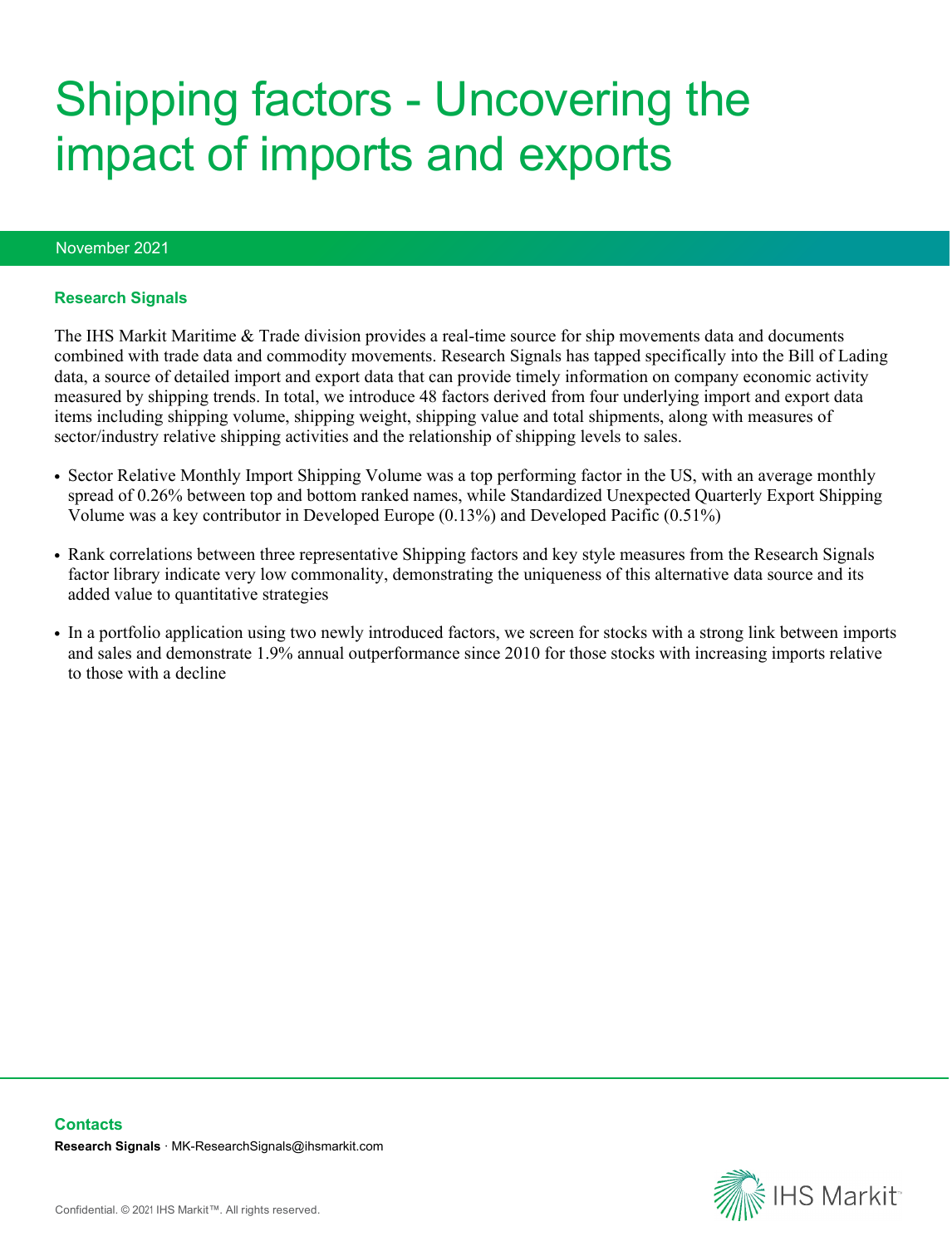## Maritime & Trade background

With over 90% of the world's trade carried by sea, the IHS Markit Maritime & Trade division is a valuable resource as the only data provider with access to a complete history of US import and export waterborne trade data, including both containerized and non-containerized vessels. The Maritime & Trade division includes four primary data assets:

- Sea-Web's comprehensive ship and ownership data comprises a database of  $200,000+$  ships and over 600 data points associated to each of those ships
- AISLive's vessel tracking provides terrestrial and satellite ship movement intelligence of over 130,000 ships at any given moment in time
- Global Trade Atlas database compiles official import and export statistics from sources around the world into a comprehensive database of merchandise trade
- Bill of Lading data includes transactional level details about waterborne trade for 17 countries, detailing import and export activities of companies

Focusing specifically on the Bill of Lading data, IHS Markit provides the leading data solution for the global shipping industry, spanning over 10 years of history with comprehensive coverage. The United States Customs and Border Protection (CBP) requires disclosure of shipment details for all vessels coming into or going out of US ports. IHS Markit captures this data and gathers additional data on-site at major US shipping ports. It employs a rigorous process to clean and validate the data to improve the timeliness, depth and accuracy of Bill of Lading data.

The US Bill of Lading data set contains over 100 data points, including data as filed on the Bill of Lading and additional value-added fields derived or calculated by the data processing system.

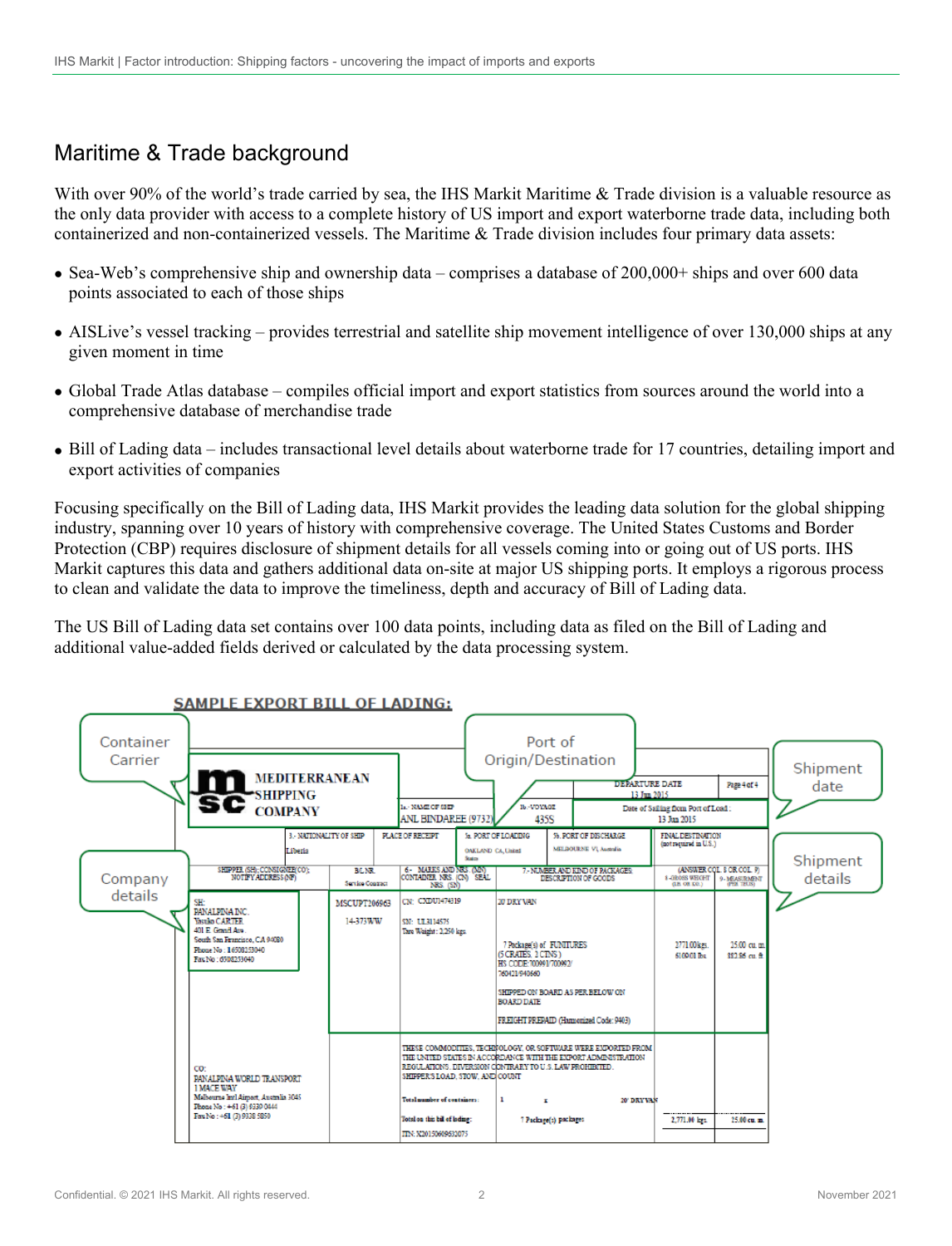Some key Bill of Lading data fields include:

- Company name
- TEU's (twenty-foot equivalent units) a common transportation industry measurement for the number of containers that are being shipped; containers can be various sizes including 20 foot, 40 foot and 53 foot
- Metric tons a unit of mass equal to 1,000 kilograms
- Shipments count of distinct bills of lading filed by a particular entity

US import and export data are lagged over two different periods. Given that US import data is sourced directly from CBP in a semi-automated fashion on an advanced filing system, the majority of the data on an import data file contains shipment information from 1-5 days prior to the current day. For a given month, all records are expected to have been collected and processed approximately 10 days after the end of the month, at which point they are certified as complete and accurate.

US export data is sourced via multiple means due to the manual nature of the filing process. Primarily data is made available and processed based on CBP's requirement of major oceans carriers to email Bill of Lading data approximately 7-10 days after a vessel calls a port. Additional Bill of Lading documentation is filed manually via paper at over two dozen ports across the US. Lastly, weekly or monthly data feeds are obtained from many of the top ocean carriers who are also IHS Markit customers. Thus, for a given month of export data, all records in that month are anticipated to have been collected and processed approximately 35 days after the end of the month.

Here we display an example of aggregated data for Abbot Laboratories for the month of January 2019 (Table 1). We observe that by the end of month *t+0*, we already have record of 29 import shipments in the data set. We see the number of shipments, volume, weight and volume increasing over time.

In an effort to balance timing and accuracy, we choose a lag of  $t+0$  for imports in our factor calculations and a lag of *t+1* for exports. Based on our analysis of the data, we find on average that 46% of imports for a given month are reported in month  $t+0$  and 66% of exports are reported in month  $t+1$ . The remaining are reported over the following months. In addition, we provide supplemental aggregated data to capture the trend in each of the underlying items for the subsequent 12 months. This allows users of the data set to create their own versions of the factors based on different lags.

|                             | Abbot Laboratories shipping data for January 2019, as reported by month |                 |              |              |              |              |
|-----------------------------|-------------------------------------------------------------------------|-----------------|--------------|--------------|--------------|--------------|
| <b>Attribute</b><br>Imports |                                                                         | $t+0$           | $t+1$        | $t+2$        | $t + 3$      | $t + 4$      |
|                             |                                                                         | <b>Jan 2019</b> | Feb 2019     | Mar 2019     | Apr 2019     | May 2019     |
|                             | Shipping volume<br>(TEUs)                                               | 46.15           | 68.09        | 73.84        | 79.84        | 79.84        |
|                             | Shipping weight<br>(mTons)                                              | 118.42          | 196.13       | 203.06       | 221.28       | 221.28       |
|                             | Estimated \$ value                                                      | \$2,214,662     | \$3,102,040  | \$3,159,295  | \$3,444,601  | \$3,444,601  |
|                             | Number of<br>shipments                                                  | 29              | 49           | 51           | 54           | 54           |
| Exports                     | Shipping volume<br>(TEUs)                                               | 0               | 252.05       | 266.05       | 408.05       | 423.05       |
|                             | Shipping weight<br>(mTons)                                              | 0               | 2336.04      | 2455.25      | 3797.73      | 3925.54      |
|                             | Estimated \$ value                                                      |                 | \$11,575,682 | \$12,287,151 | \$15,452,954 | \$15,754,407 |
|                             | Number of<br>shipments                                                  | 0               | 64           | 69           | 89           | 97           |

Source: IHS Markit © 2021 IHS Markit

Table 1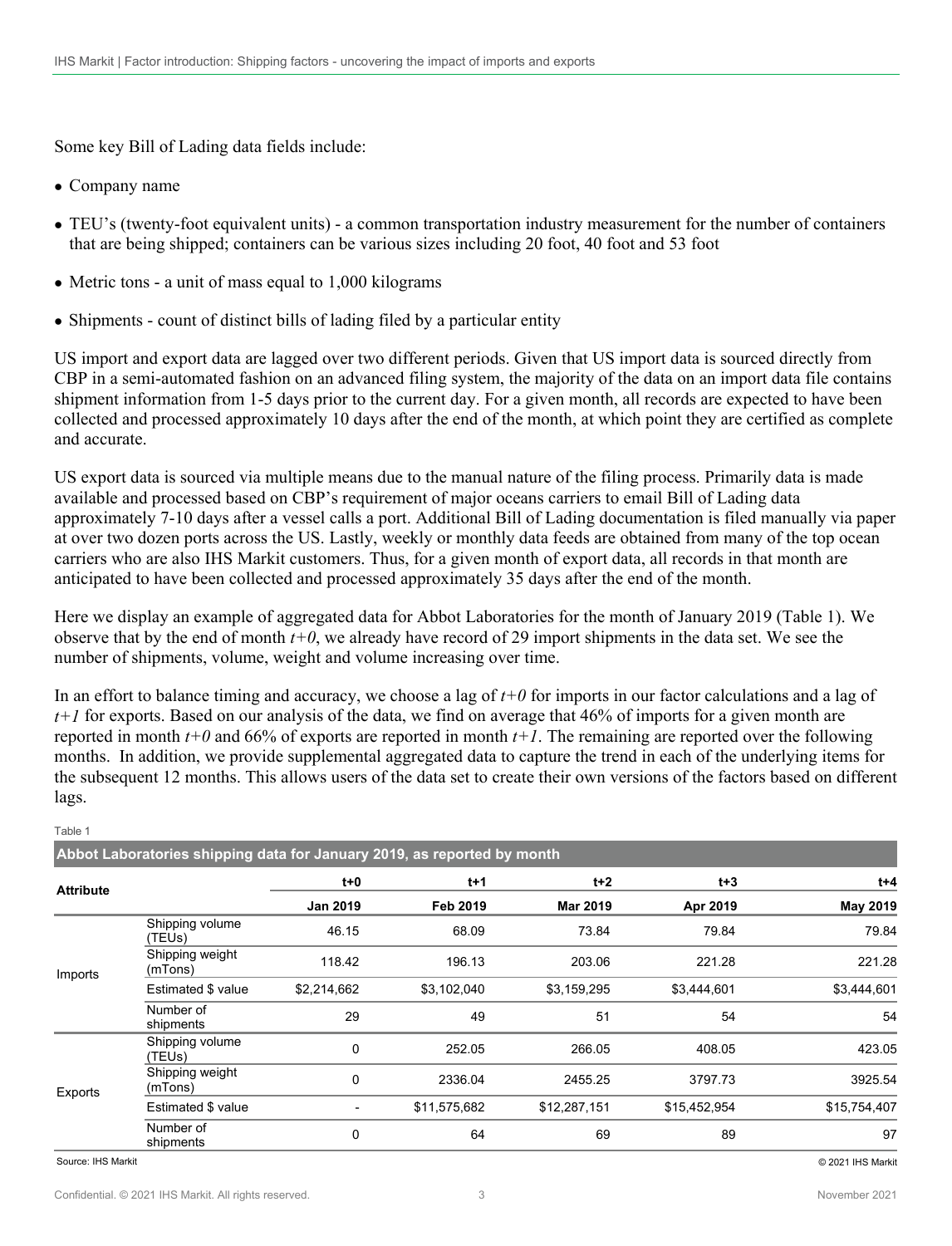## Factor introduction and methodology

Using this resource for import and export data, Research Signals cleans, aggregates and maps the shipping data to companies and their subsidiaries, then ultimately to equity securities to construct stock selection signals. The mapping process is complicated by the significant amount of variation in company names that show up on a Bill of Lading due to the often decentralized process for an organization that is performing the filing, where company names can appear as the US Consignee (US buyer) and Foreign Supplier (imports only) on the documentation used in the maritime import/export filing process.

The name grouping process is part of the overall reference data consolidation process. It is based on similarity by programmatically scoring names and measuring the similarity between each pair of names that are scored based on the number of words they have in common. The process then focuses on "high quality matches" that exceed a determined quality threshold. "Clusters" of the company names are then grouped together using a statistical programming language. The group's display name is then determined by choosing the representative name that has appeared the most frequently over the last five years of data. The overall reference data consolidation process is mostly automated through a machine learning algorithm, but manual intervention is needed for additional validation of selected names and removal of false positives. For further matches, Research Signals adds another layer of company name mapping using public records from the LexisNexis database.

An additional challenge faced working with the data set is that companies can petition the US government to redact their names from Bill of Lading documents for privacy purposes. This limits our ability to map the data and, when we detect that a company is redacted from the data set, we remove the company from our analysis.

Our newly defined factors are derived specifically from four underlying import and export data items including shipping volume measured by TEUs, shipping weight measured by metric tons, shipping value estimated by weight and average price of shipped goods, and shipments. We introduce 16 factors that aggregate monthly values and changes in shipping activity, along with factors that detail the trends in shipping:

- Monthly Export Shipping Volume
- Monthly Export Shipping Weight
- Monthly Export Shipping Value
- Monthly Export Shipment
- Monthly Import Shipping Volume
- Monthly Import Shipping Weight
- Monthly Import Shipping Value
- Monthly Import Shipment
- 1-month Change in TTM Export Shipping Volume
- 1-month Change in TTM Export Shipping Weight
- 1-month Change in TTM Import Shipping Volume
- 1-month Change in TTM Import Shipping Weight
- Standardized Unexpected Quarterly Export Shipping Volume
- Standardized Unexpected Quarterly Export Shipping Weight
- Standardized Unexpected Quarterly Import Shipping Volume
- Standardized Unexpected Quarterly Import Shipping Weight

Given the varying significance levels of import and export activity across business categories, we also include 24 measures of sector/industry relative shipping activities:

- Sector Relative Monthly Export Shipping Volume
- Sector Relative Monthly Export Shipping Weight
- Sector Relative Monthly Export Shipping Value
- Sector Relative Monthly Export Shipment
- Sector Relative Monthly Import Shipping Volume
- Sector Relative Monthly Import Shipping Weight
- Sector Relative Monthly Import Shipping Value
- Sector Relative Monthly Import Shipment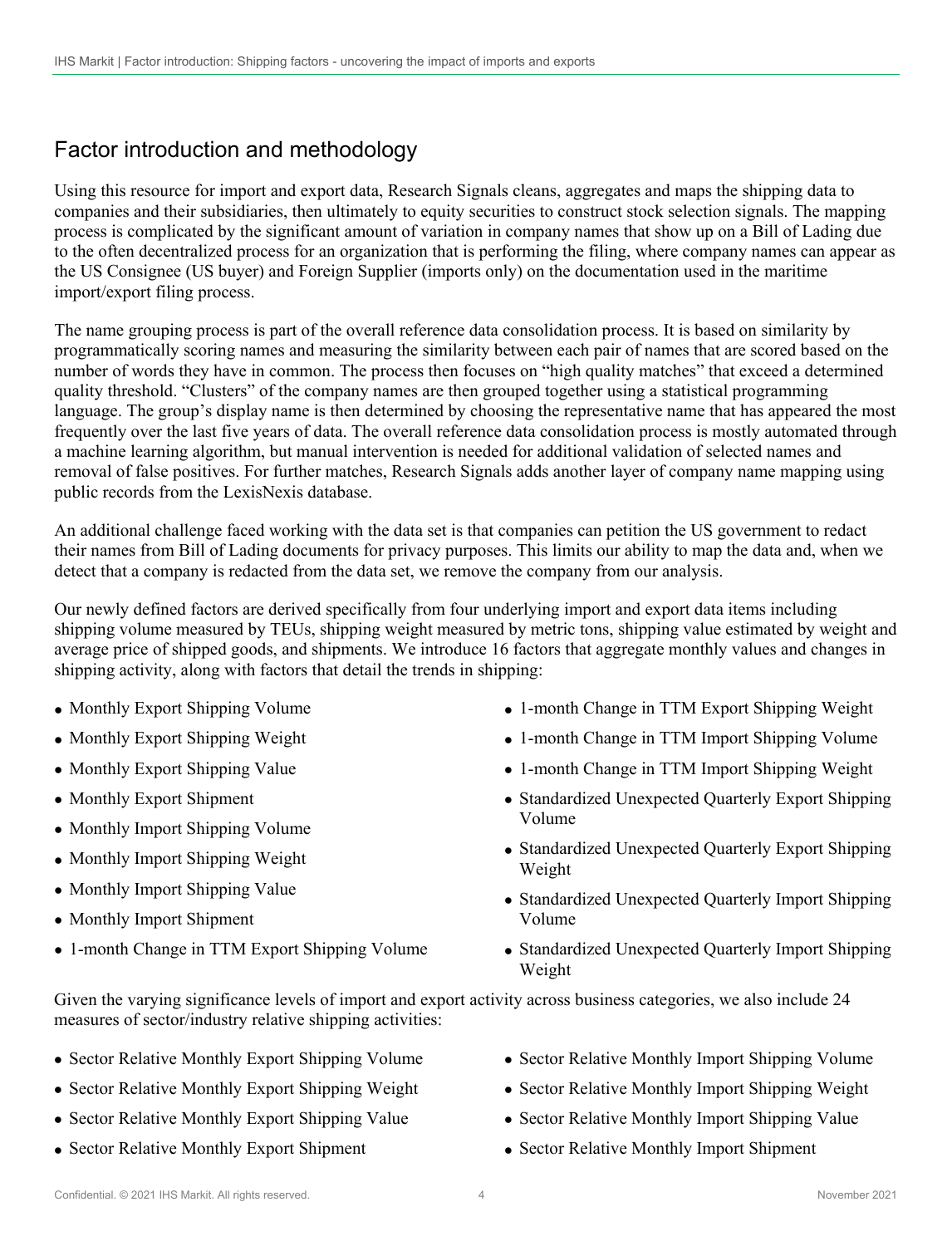- Sector Relative 1-month Change in TTM Export Shipping Volume
- Sector Relative 1-month Change in TTM Export Shipping Weight
- Sector Relative 1-month Change in TTM Import Shipping Volume
- Sector Relative 1-month Change in TTM Import Shipping Weight
- Industry Relative Monthly Export Shipping Volume
- Industry Relative Monthly Export Shipping Weight
- Industry Relative Monthly Export Shipping Value
- Industry Relative Monthly Export Shipment
- Industry Relative Monthly Import Shipping Volume
- Industry Relative Monthly Import Shipping Weight
- Industry Relative Monthly Import Shipping Value
- Industry Relative Monthly Import Shipment
- Industry Relative 1-month Change in TTM Export Shipping Volume
- Industry Relative 1-month Change in TTM Export Shipping Weight
- Industry Relative 1-month Change in TTM Import Shipping Volume
- Industry Relative 1-month Change in TTM Import Shipping Weight

Finally, eight factors capture the relationship of shipping levels to sales, a key indication of whether shipment trends have a meaningful impact on revenues:

- R-Sqr of 3-yr TTM Export Shipping Volume vs TTM Sales
- R-Sqr of 3-yr TTM Export Shipping Weight vs TTM Sales
- R-Sqr of 3-yr TTM Import Shipping Volume vs TTM Sales
- R-Sqr of 3-yr TTM Import Shipping Weight vs TTM Sales
- R-Sqr of 3-yr TTM Export Shipping Volume vs 3 month Ahead TTM Sales
- R-Sqr of 3-yr TTM Export Shipping Weight vs 3 month Ahead TTM Sales
- R-Sqr of 3-yr TTM Import Shipping Volume vs 3 month Ahead TTM Sales
- R-Sqr of 3-yr TTM Import Shipping Weight vs 3 month Ahead TTM Sales

Full definitions for our 48 newly introduced factors are included in the Appendix. In the following sections, we present backtest results and correlations with standard factors from our factor library, along with an application creating portfolios based on the relationship between shipping activity with revenues.

To test factor efficacy, we calculate simulated long-short decile portfolio returns using the following method. First, percentile ranks for each factor are computed across each universe by sorting according to the underlying factor interpretation. We begin with the percentile ranks at the beginning of each month and divide the universe into ten deciles, with the top ranked, or buy-rated, names assigned to decile 1 (D1) and the bottom ranked, or sell-rated, names in decile 10 (D10). At the end of each month, we then compute the equal-weighted decile return using USD total returns and report the return spread between D1 and D10, simulating a long-short portfolio. (For universes with low coverage, we use quintiles rather than deciles.) A second measure of factor efficacy, the information correlation (IC), provides a cross-sectional view of performance measuring the correlation between factor ranks and subsequent returns.

Factors were backtested over the Research Signals standard universes beginning in January 2007. The US Total Cap universe represents 98% of the cumulative market cap, or approximately 3,000 names, while the developed and emerging markets universes represent 95% of cumulative market cap for each member country subject to minimum market caps of USD 250 million and 100 million, respectively. Looking at 1-month Change in TTM Import Shipping Volume as an example (Figure 1), coverage (percent of universe) has averaged around 1304 (40%) for US Total Cap, 350 (26%) for Developed Europe, 474 (23%) for Developed Pacific and 259 (10%) for Emerging Markets.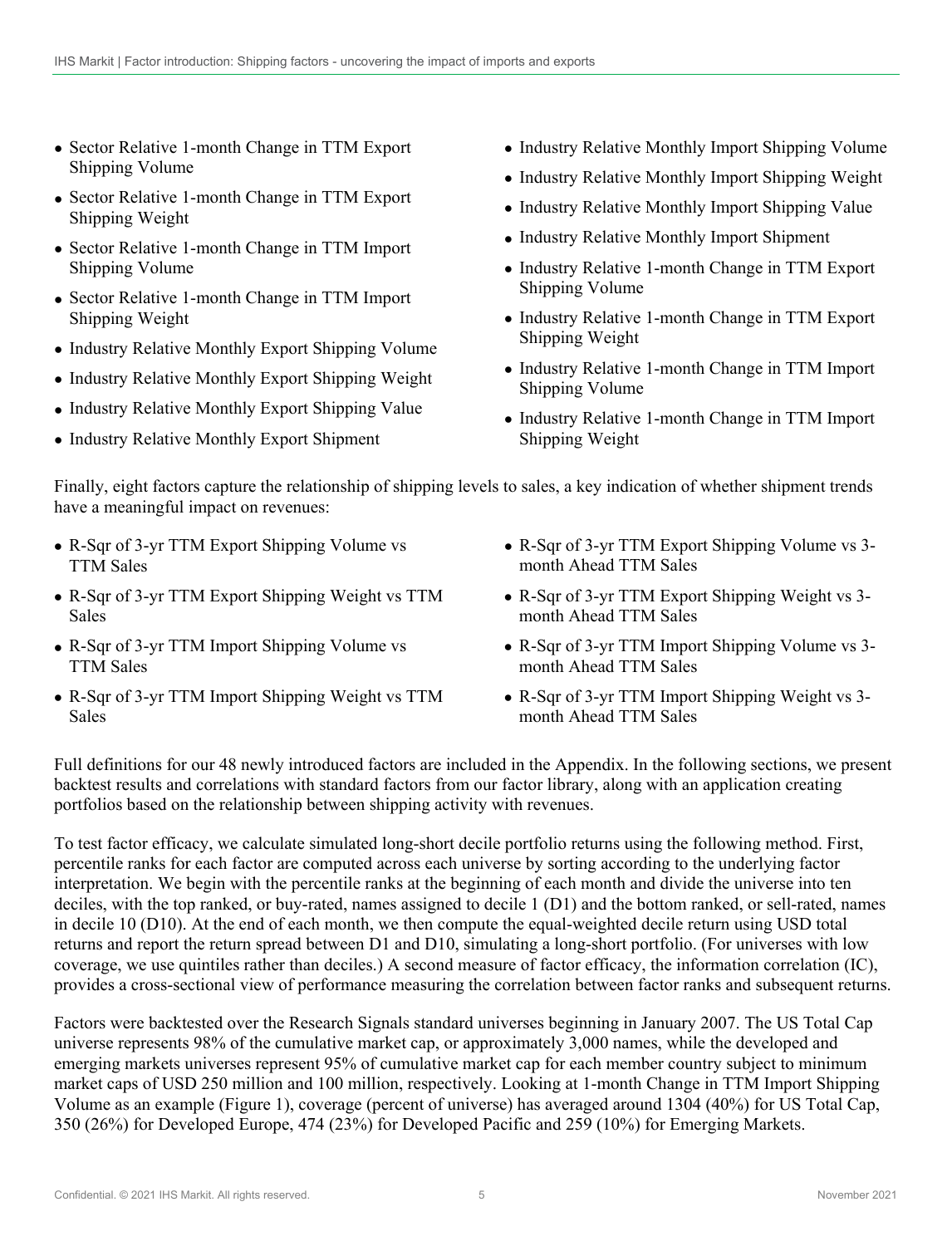

Drilling down to coverage by sector as of 30 September 2021, in the US Total Cap universe (Figure 2) we find the highest representation associated with Industrials, followed by Information Technology and Financials. Industrials was also the most broadly covered sector in Developed Europe (Figure A1) and Developed Pacific (Figure A2), while Information Technology had the highest exposure in Emerging Markets (Figure A3).





### **Results**

We turn now to performance statistics across a representative group of import- and export-based factors, while full results can be found on our website. First, we summarize cross-sectional quantile spread and IC performance for the US Total Cap, Developed Europe, Developed Pacific and Emerging Markets universes (Table 2). Note that the factors may have different start dates as listed with the factor definitions in the Appendix.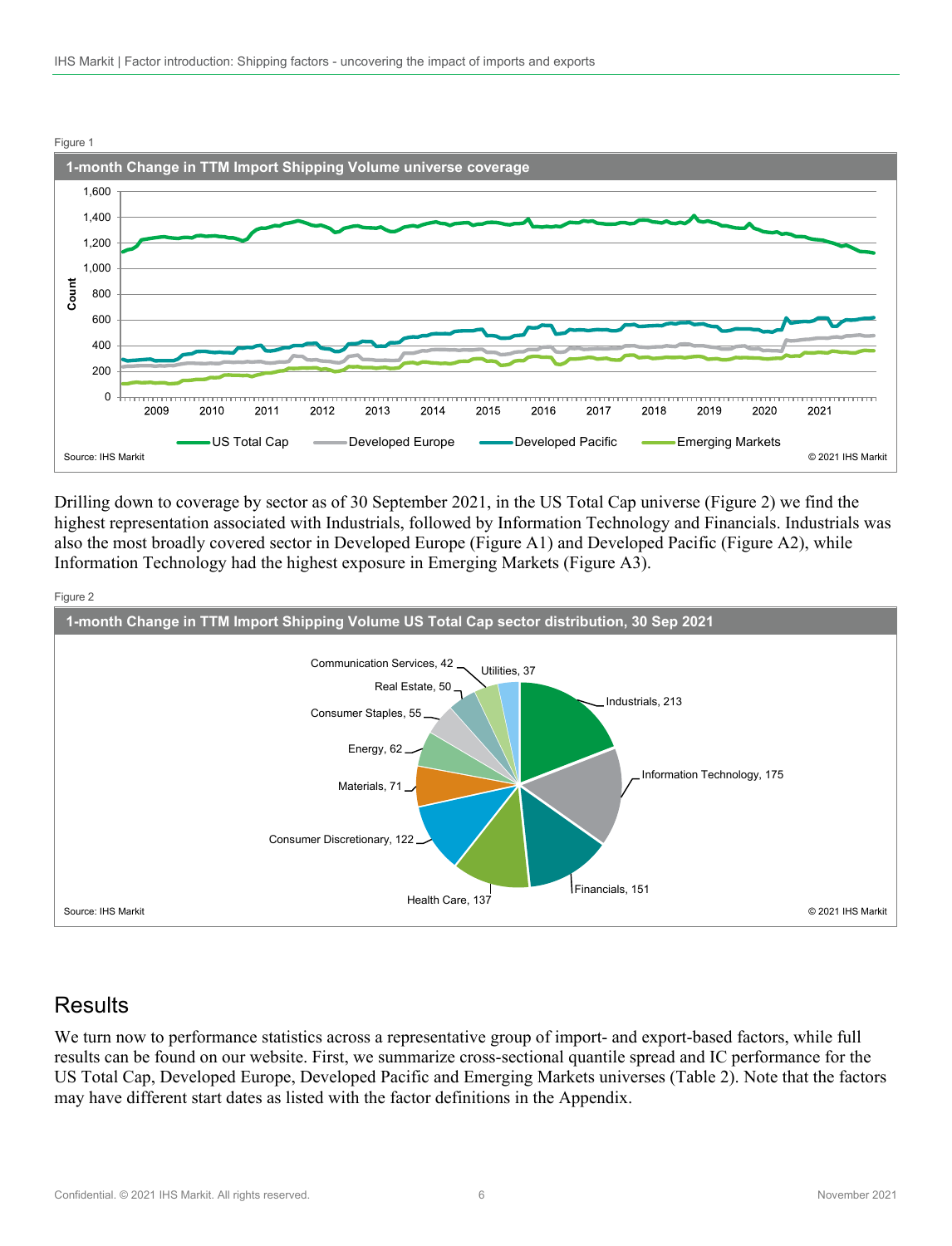#### Table 2

| Factor performance by universe, through Oct 2021                         |                                      |          |                                          |          |               |                          |            |                         |  |  |
|--------------------------------------------------------------------------|--------------------------------------|----------|------------------------------------------|----------|---------------|--------------------------|------------|-------------------------|--|--|
|                                                                          | <b>US Total Cap</b><br><b>Decile</b> |          | <b>Developed Europe</b><br><b>Decile</b> |          | <b>Decile</b> | <b>Developed Pacific</b> |            | <b>Emerging Markets</b> |  |  |
| Factor                                                                   | spread (%)                           | IC       | spread (%)                               | IC       | spread (%)    | IC                       | spread (%) | IC.                     |  |  |
| Monthly Import Shipping Volume                                           | 0.13                                 | 0.002    | 0.12                                     | $-0.004$ | $-0.21$       | $-0.002$                 | 0.08       | 0.001                   |  |  |
| Sector Relative Monthly Import Shipping<br>Volume                        | 0.26                                 | 0.003    | $-0.34$                                  | $-0.011$ | $-0.29$       | $-0.005$                 | $-0.06$    | 0.000                   |  |  |
| Industry Relative Monthly Import Shipping<br>Volume                      | 0.09                                 | 0.005    | $-0.29$                                  | $-0.010$ | 0.00          | $-0.004$                 | $-0.06$    | $-0.002$                |  |  |
| 1-month Change in TTM Import Shipping<br>Volume                          | $-0.33$                              | $-0.007$ | $-0.03$                                  | $-0.002$ | $-0.33$       | $-0.008$                 | $-0.06$    | $-0.005$                |  |  |
| Sector Relative 1-month Change in TTM<br>Import Shipping Volume          | $-0.23$                              | $-0.004$ | $-0.18$                                  | $-0.002$ | $-0.47$       | $-0.012$                 | 0.04       | 0.003                   |  |  |
| Industry Relative 1-month Change in TTM<br>Import Shipping Volume        | $-0.18$                              | $-0.002$ | $-0.11$                                  | 0.003    | $-0.31$       | $-0.008$                 | $-0.02$    | 0.005                   |  |  |
| Standardized Unexpected Quarterly Import<br>Shipping Volume              | $-0.37$                              | $-0.003$ | $-0.10$                                  | $-0.007$ | $-0.24$       | $-0.009$                 | 0.55       | 0.019                   |  |  |
| R-Sqr of 3-yr TTM Import Shipping Volume vs<br><b>TTM Sales</b>          | $-0.04$                              | 0.006    | 0.11                                     | 0.006    | 0.01          | $-0.002$                 | 0.03       | $-0.006$                |  |  |
| R-Sqr of 3-yr TTM Import Shipping Volume vs<br>3-month Ahead TTM Sales   | 0.15                                 | 0.007    | 0.01                                     | $-0.001$ | 0.25          | 0.002                    | $-0.13$    | $-0.007$                |  |  |
| Monthly Export Shipping Volume                                           | 0.15                                 | 0.005    | $-0.06$                                  | 0.005    | 0.11          | 0.001                    | $-0.98$    | $-0.043$                |  |  |
| Sector Relative Monthly Export Shipping<br>Volume                        | $-0.03$                              | 0.001    | $-0.42$                                  | 0.000    | $-0.02$       | 0.003                    | $-1.04$    | $-0.051$                |  |  |
| <b>Industry Relative Monthly Export Shipping</b><br>Volume               | 0.22                                 | $-0.002$ | $-0.05$                                  | 0.004    | $-0.13$       | 0.005                    | $-0.91$    | $-0.046$                |  |  |
| 1-month Change in TTM Export Shipping<br>Volume                          | 0.04                                 | 0.003    | $-0.41$                                  | $-0.005$ | $-0.27$       | $-0.006$                 | 0.17       | 0.008                   |  |  |
| Sector Relative 1-month Change in TTM<br><b>Export Shipping Volume</b>   | 0.13                                 | 0.008    | $-0.15$                                  | 0.001    | $-0.25$       | $-0.009$                 | 0.31       | 0.006                   |  |  |
| Industry Relative 1-month Change in TTM<br><b>Export Shipping Volume</b> | 0.09                                 | 0.006    | $-0.27$                                  | $-0.001$ | $-0.22$       | $-0.008$                 | 0.19       | 0.004                   |  |  |
| Standardized Unexpected Quarterly Export<br><b>Shipping Volume</b>       | $-0.20$                              | 0.004    | 0.13                                     | 0.002    | 0.51          | 0.011                    |            |                         |  |  |
| R-Sqr of 3-yr TTM Export Shipping Volume vs<br><b>TTM Sales</b>          | $-0.15$                              | 0.001    | 0.09                                     | 0.006    | 0.04          | $-0.002$                 | 0.32       | 0.002                   |  |  |
| R-Sqr of 3-yr TTM Export Shipping Volume vs<br>3-month Ahead TTM Sales   | 0.13                                 | 0.004    | 0.00                                     | $-0.001$ | 0.11          | 0.000                    | 0.18       | $-0.002$                |  |  |

Source: IHS Markit © 2021 IHS Markit

We highlight several factors of interest across each region. In the US Total Cap universe (Figure 3), Sector Relative Monthly Import Shipping Volume was a top performing factor on average over the backtest period. The average monthly decile spread was 0.26%, double that of the underlying base factor. Similarly, export-based factors were also enhanced by ranking within industry, with Industry Relative Monthly Export Shipping Volume reporting an average spread of 0.22% and 52% hit rate (percent of months with a positive spread). Its performance was especially strong in the first half of the backtest period, while Sector Relative Monthly Import Shipping Volume performance was steadier over the analysis period with a hit rate of 56%, resulting in a cumulative spread of 49.6%. However, we remark on a downtrend in 2018 perhaps related to uncertainty driven by the Trump tariffs enacted around that time. We also note that performance of both factors picked up since July 2021 despite acute supply chain issues in the second half of 2021.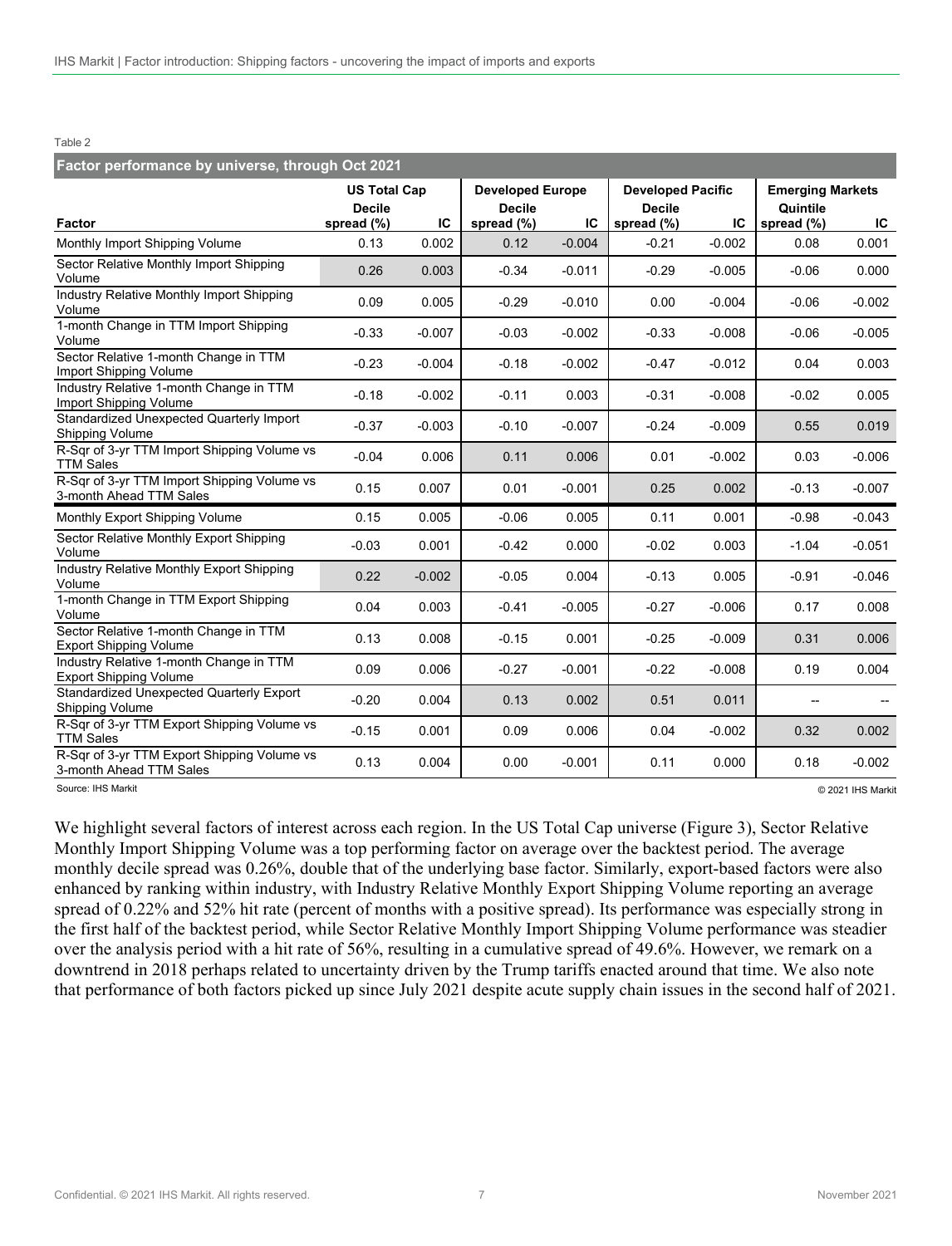

In Developed Europe (Figure 4), strong performance was recorded by Standardized Unexpected Quarterly Export Shipping Volume and Monthly Import Shipping Volume. The former posted an average spread of 0.14% and hit rate of 50%, while the latter posted an average spread of 0.11% and 55% hit rate. We observe a more cyclical trend in performance over both factors, with cumulative spreads of 12% and 14%, respectively, as of the latest reading.



Standardized Unexpected Quarterly Export Shipping Volume was a robust performer in Developed Pacific markets (Figure 5) during our backtest period, with an average monthly decile spread of 0.51% and hit rate of 57%. The cumulative spread reached 102% over the full period, or 5.7% annualized. R-Sqr of 3-yr TTM Import Shipping Volume vs 3-month Ahead TTM Sales was also an above average performer, with a hit rate of 58% and whose 0.22% average monthly spread resulted in a 33.2% cumulative spread over the factor's available history.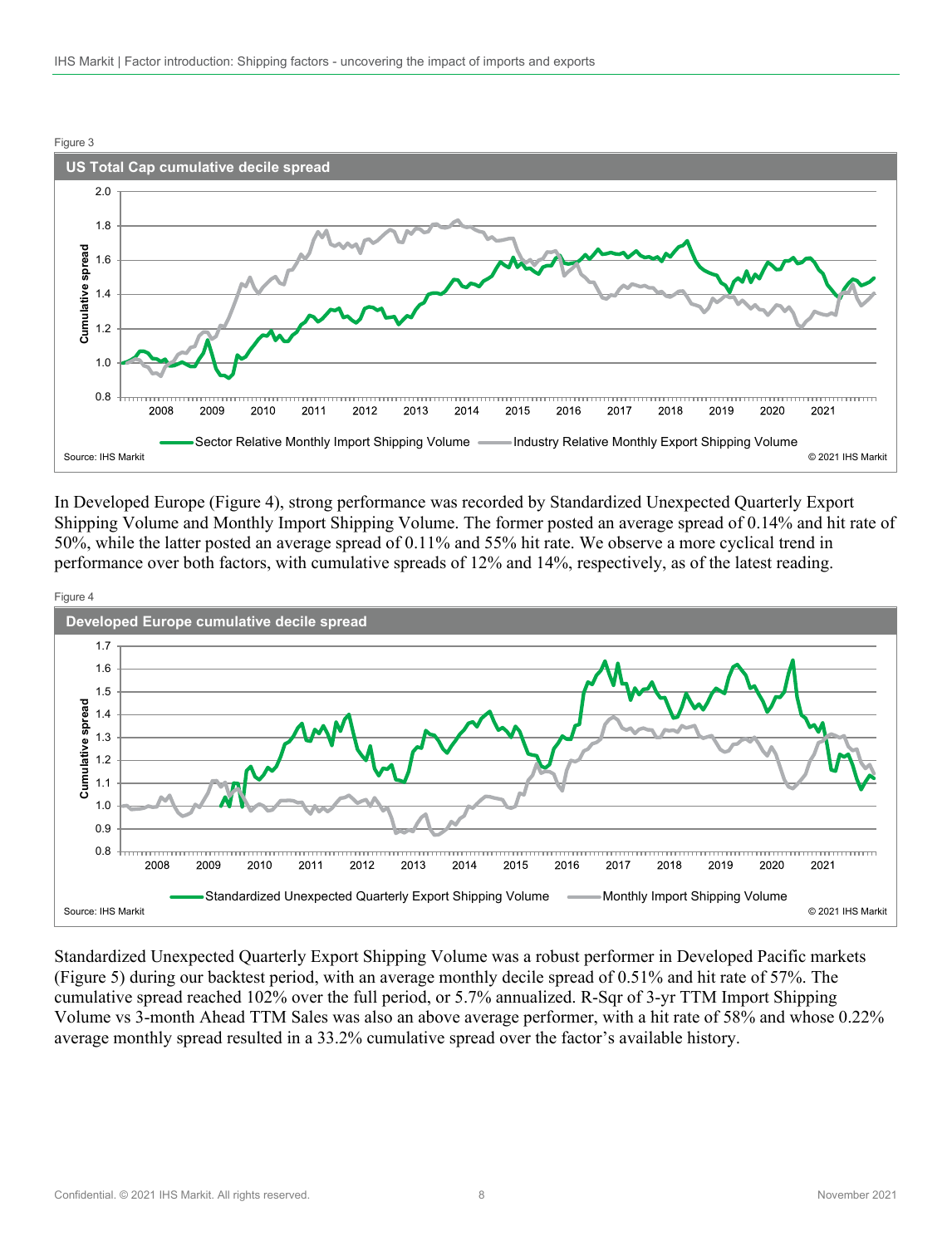

Lastly, we draw attention to two notable factors in Emerging Markets (Figure 6), Standardized Unexpected Quarterly Import Shipping Volume and R-Sqr of 3-yr TTM Export Shipping Volume vs TTM Sales. Both factors turned in relatively consistent outperformance with hit rates of 57% and 59%, respectively. Standardized Unexpected Quarterly Import Shipping Volume recorded an average monthly quintile spread of 0.55%, or 6.0% annualized (cumulative spread: 112%). R-Sqr of 3-yr TTM Export Shipping Volume vs TTM Sales, on the other hand, saw a bit more cyclicality since 2019, with the cumulative spread ending the backtest period at 46%, with an average spread of 0.32%.



Given the greater importance of import and export data across certain sectors, we also report on performance statistics summarized by key sectors – Industrials, Basic Materials, Technology and Cyclical Goods & Services. In this case, we focus our results only on developed markets due to the limited coverage in emerging markets. In the US (Table 3), four factors logged prominent average quintile spreads over the Basic Materials sector, including Monthly Import Shipping Volume (0.53%), Industry Relative Monthly Import Shipping (0.41%), R-Sqr of 3-yr TTM Import Shipping Volume vs TTM Sales (0.41%) and Monthly Export Shipping Volume (0.46%).

In Developed Europe (Table A1), the Technology sector saw strong spreads for R-Sqr of 3-yr TTM Import Shipping Volume vs TTM Sales (0.61%) and R-Sqr of 3-yr TTM Import Shipping Volume vs 3-month Ahead TTM Sales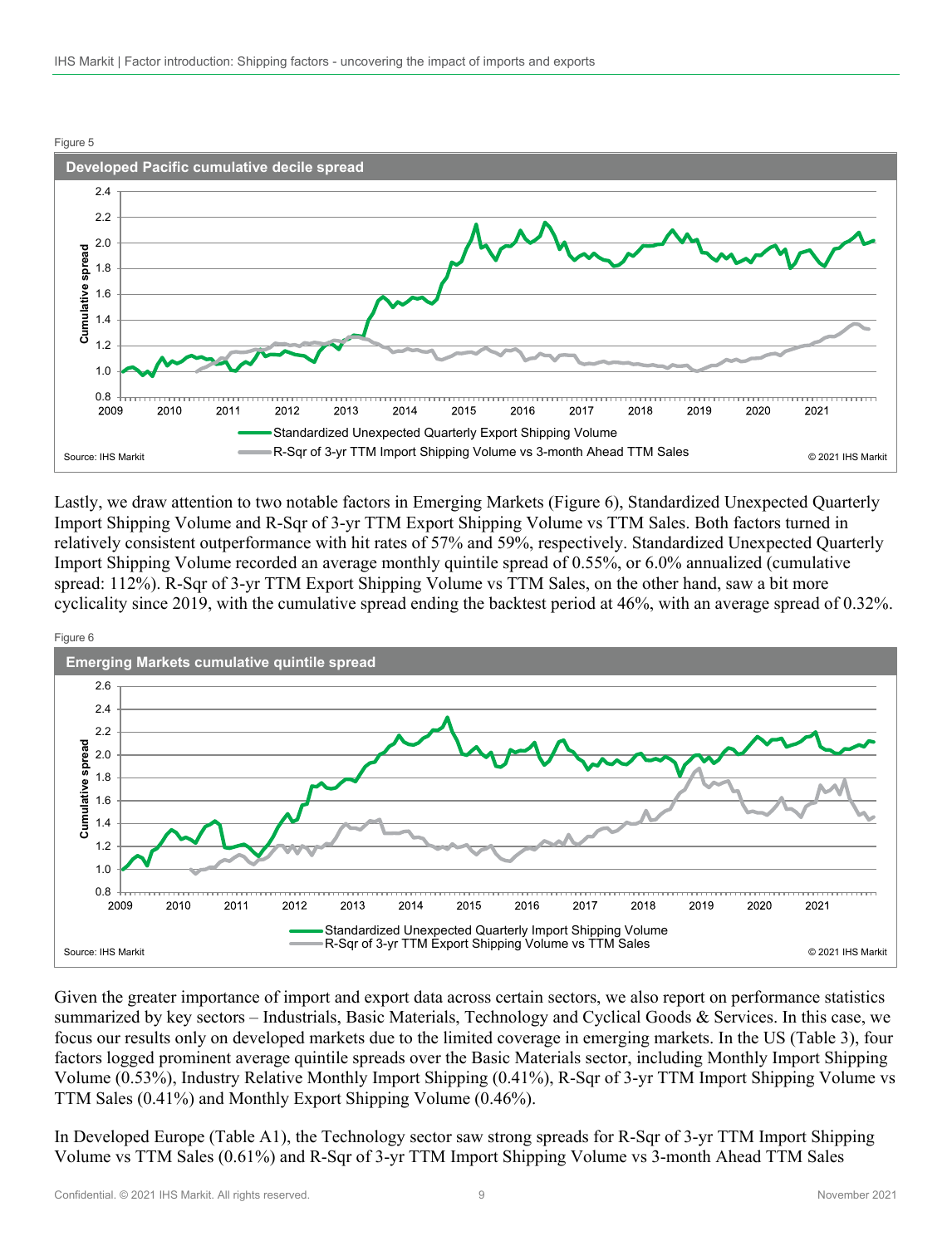(0.52%). Standardized Unexpected Quarterly Export Shipping Volume also displayed solid performance in the region for Industrials (0.56%) and Cyclical Goods & Services (0.54%) and was similarly effective in Developed Pacific (Table A2) for Industrials (0.53%), Basic Materials (0.44%) and Technology (0.58%). Lastly, we highlight other notable factors in the latter region's Technology sector, including Monthly Import Shipping Volume (0.37%), Monthly Export Shipping Volume (0.60%) and Industry Relative Monthly Export Shipping Volume (0.99%).

#### Table 3 **Contract Contract**

| US Total Cap factor performance by sector, Jan 2007 - Oct 2021           |                        |          |                        |          |                           |          |                                                |          |  |  |  |
|--------------------------------------------------------------------------|------------------------|----------|------------------------|----------|---------------------------|----------|------------------------------------------------|----------|--|--|--|
|                                                                          | <b>Industrials</b>     |          | <b>Basic Materials</b> |          | <b>Technology</b>         |          | <b>Cyclical Goods &amp;</b><br><b>Services</b> |          |  |  |  |
| Factor                                                                   | Quintile<br>spread (%) | IC       | Quintile<br>spread (%) | IC       | Quintile<br>spread $(\%)$ | IC       | Quintile<br>spread (%)                         | IC       |  |  |  |
| Monthly Import Shipping Volume                                           | 0.19                   | 0.008    | 0.53                   | 0.016    | 0.12                      | 0.001    | $-0.37$                                        | $-0.015$ |  |  |  |
| Industry Relative Monthly Import Shipping<br>Volume                      | $-0.10$                | $-0.001$ | 0.41                   | 0.010    | 0.03                      | 0.011    | $-0.29$                                        | $-0.005$ |  |  |  |
| 1-month Change in TTM Import Shipping<br>Volume                          | $-0.32$                | $-0.014$ | $-0.19$                | $-0.011$ | $-0.17$                   | $-0.009$ | $-0.30$                                        | $-0.008$ |  |  |  |
| Industry Relative 1-month Change in TTM<br>Import Shipping Volume        | $-0.41$                | $-0.007$ | $-0.10$                | $-0.003$ | $-0.21$                   | $-0.011$ | 0.15                                           | $-0.002$ |  |  |  |
| Standardized Unexpected Quarterly Import<br>Shipping Volume              | 0.12                   | 0.007    | 0.15                   | 0.005    | $-0.04$                   | $-0.010$ | $-0.61$                                        | $-0.003$ |  |  |  |
| R-Sqr of 3-yr TTM Import Shipping Volume vs<br><b>TTM Sales</b>          | $-0.19$                | 0.001    | 0.41                   | 0.014    | $-0.15$                   | 0.000    | 0.27                                           | 0.010    |  |  |  |
| R-Sqr of 3-yr TTM Import Shipping Volume vs<br>3-month Ahead TTM Sales   | $-0.05$                | 0.006    | $-0.12$                | 0.000    | 0.02                      | 0.003    | 0.19                                           | 0.012    |  |  |  |
| Monthly Export Shipping Volume                                           | 0.30                   | $-0.002$ | 0.46                   | 0.010    | $-0.02$                   | $-0.011$ | $-0.05$                                        | 0.000    |  |  |  |
| Industry Relative Monthly Export Shipping<br>Volume                      | $-0.10$                | $-0.009$ | 0.33                   | 0.013    | 0.28                      | $-0.014$ | 0.31                                           | 0.007    |  |  |  |
| 1-month Change in TTM Export Shipping<br>Volume                          | $-0.24$                | $-0.004$ | $-0.38$                | $-0.011$ | $-0.31$                   | $-0.006$ | 0.43                                           | 0.012    |  |  |  |
| Industry Relative 1-month Change in TTM<br><b>Export Shipping Volume</b> | $-0.22$                | 0.000    | $-0.54$                | $-0.010$ | $-0.27$                   | $-0.008$ | 0.26                                           | 0.007    |  |  |  |
| Standardized Unexpected Quarterly Export<br>Shipping Volume              | 0.11                   | 0.009    | $-0.11$                | $-0.001$ | 0.31                      | 0.006    | 0.23                                           | $-0.005$ |  |  |  |
| R-Sqr of 3-yr TTM Export Shipping Volume vs<br><b>TTM Sales</b>          | $-0.08$                | $-0.008$ | $-0.02$                | 0.007    | $-0.02$                   | 0.000    | $-0.13$                                        | $-0.004$ |  |  |  |
| R-Sqr of 3-yr TTM Export Shipping Volume vs<br>3-month Ahead TTM Sales   | $-0.25$                | $-0.006$ | 0.03                   | 0.006    | 0.23                      | 0.010    | $-0.17$                                        | $-0.001$ |  |  |  |

Source: IHS Markit © 2021 IHS Markit

### **Correlations**

Next, we review the relationship between select members of our newly introduced Shipping factors and key indicators from the Research Signals factor library, across a broad spectrum of value, quality, growth, risk, momentum and short sentiment measures. To begin with, in Table 4 we report the average rank correlations of three representative factors - Monthly Import Shipping Volume, Standardized Unexpected Quarterly Export Shipping Volume and R-Sqr of 3-yr TTM Import Shipping Volume vs 3-month Ahead TTM Sales - for the developed universes.

Overall, we find low correlations between the Shipping factors and the various style factors, demonstrating the uniqueness of the new signals as an alternative data source. This feature is also a desirable quality in many settings including quantitative multifactor frameworks and fundamental analysis.

We note a few correlations that are common across each region which are associated with Monthly Import Shipping Volume. First, Net Operating Asset Turnover had low double-digit correlations in the US Total Cap (0.14), Developed Europe (0.10) and Developed Pacific (0.12) universes. Another Quality measure, Change in TTM COGS vs Inventory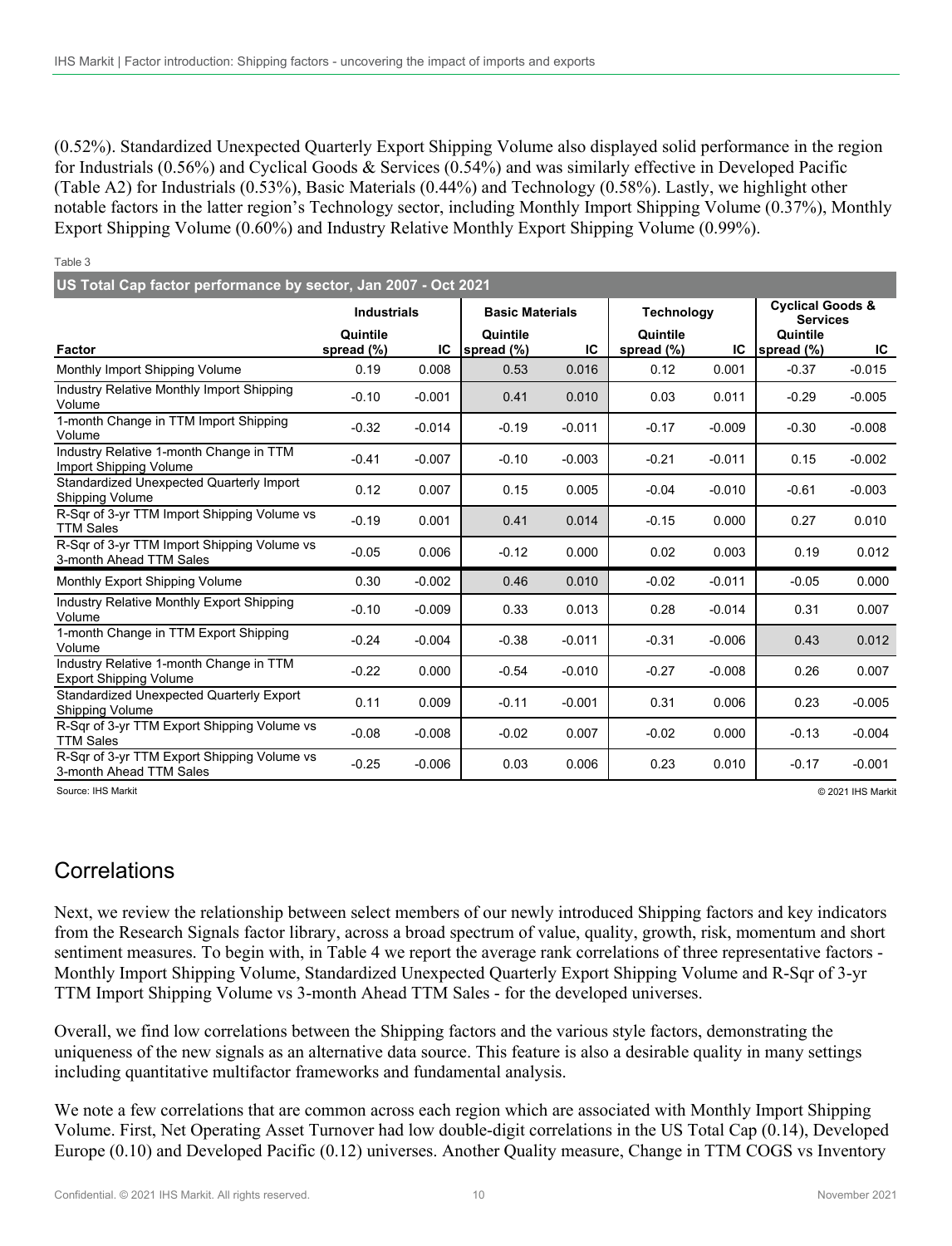Level, recorded correlations of similar magnitude in factor rankings. Lastly, we remark on the negative correlations associated with Natural Logarithm of Market Capitalization (US Total Cap: -0.10; Developed Europe: -0.17; Developed Pacific: -0.29), which is expected given the factor's positioning to smaller cap names that tend to be more domestically oriented and, thus, have lower exposure to import and export activity.

#### Table 4

| Average monthly rank correlations, through Oct 2021 |                                                                            |                               |                                             |                                                          |                               |                                             |                                                          |                               |                                                 |                                                          |
|-----------------------------------------------------|----------------------------------------------------------------------------|-------------------------------|---------------------------------------------|----------------------------------------------------------|-------------------------------|---------------------------------------------|----------------------------------------------------------|-------------------------------|-------------------------------------------------|----------------------------------------------------------|
|                                                     |                                                                            |                               | US Total Cap                                |                                                          |                               | Developed Europe                            |                                                          |                               | Developed Pacific                               |                                                          |
|                                                     | Style Factor                                                               | Monthly<br>Import<br>Ship Vol | Std<br>Unexp<br>Qtrly<br>Export<br>Ship Vol | $R^2$ 3-yr<br>Import<br>Ship Vol<br>$vs$ 3- $m$<br>Sales | Monthly<br>Import<br>Ship Vol | Std<br>Unexp<br>Qtrly<br>Export<br>Ship Vol | $R^2$ 3-yr<br>Import<br>Ship Vol<br>$vs$ 3- $m$<br>Sales | Monthly<br>Import<br>Ship Vol | <b>Std Unexp</b><br>Qtrly<br>Export<br>Ship Vol | $R^2$ 3-yr<br>Import<br>Ship Vol<br>$vs$ 3- $m$<br>Sales |
|                                                     | Book-to-Market                                                             | $-0.03$                       | $-0.01$                                     | $-0.05$                                                  | 0.00                          | $-0.01$                                     | $-0.04$                                                  | 0.10                          | $-0.01$                                         | $-0.02$                                                  |
|                                                     | Forward 12-M EPS-to-<br><b>Enterprise Value</b>                            | 0.08                          | 0.03                                        | 0.02                                                     | 0.08                          | 0.07                                        | 0.00                                                     | 0.05                          | $-0.01$                                         | 0.01                                                     |
| V<br>a<br>ı                                         | TTM EBITDA-to-Enterprise<br>Value                                          | 0.03                          | 0.01                                        | 0.00                                                     | 0.07                          | 0.02                                        | $-0.03$                                                  | 0.11                          | $-0.04$                                         | 0.01                                                     |
| u<br>e                                              | TTM Free Cash Flow-to-<br><b>Enterprise Value</b>                          | 0.02                          | 0.02                                        | 0.02                                                     | $-0.01$                       | 0.00                                        | $-0.02$                                                  | $-0.01$                       | 0.00                                            | $-0.01$                                                  |
|                                                     | Industry Relative Leading 4-<br>QTRs EPS to Price<br>Industry Relative TTM | $-0.01$                       | 0.02                                        | 0.02                                                     | $-0.02$                       | 0.06                                        | $-0.02$                                                  | 0.04                          | 0.00                                            | 0.00                                                     |
|                                                     | Dividend Yield                                                             | 0.05                          | 0.00                                        | $-0.03$                                                  | 0.02                          | 0.01                                        | $-0.05$                                                  | 0.02                          | $-0.01$                                         | 0.00                                                     |
| Q<br>u                                              | <b>Fixed Assets Turnover Ratio</b>                                         | 0.04                          | 0.03                                        | 0.05                                                     | $-0.09$                       | 0.03                                        | 0.02                                                     | 0.03                          | $-0.02$                                         | 0.01                                                     |
|                                                     | Inventory Turnover Ratio                                                   | $-0.04$                       | 0.00                                        | $-0.03$                                                  | $-0.14$                       | 0.00                                        | 0.00                                                     | $-0.02$                       | 0.02                                            | 0.00                                                     |
|                                                     | Net Operating Asset Turnover                                               | 0.14                          | 0.01                                        | 0.05                                                     | 0.10                          | 0.03                                        | 0.02                                                     | 0.12                          | $-0.04$                                         | 0.03                                                     |
| a                                                   | Change in Accruals to Assets                                               | 0.00                          | $-0.01$                                     | 0.01                                                     | 0.00                          | $-0.01$                                     | 0.00                                                     | 0.00                          | 0.01                                            | 0.00                                                     |
|                                                     | Change in TTM COGS vs.<br>Inventory Level                                  | 0.12                          | 0.03                                        | 0.04                                                     | 0.12                          | 0.01                                        | 0.00                                                     | 0.13                          | $-0.03$                                         | $-0.02$                                                  |
| y                                                   | Change in TTM Sales vs.<br>Accounts Receivable                             | 0.00                          | $-0.03$                                     | 0.01                                                     | 0.00                          | 0.01                                        | 0.02                                                     | $-0.02$                       | $-0.01$                                         | $-0.01$                                                  |
|                                                     | <b>Working Capital Accruals</b>                                            | 0.00                          | 0.00                                        | 0.01                                                     | 0.00                          | $-0.03$                                     | 0.04                                                     | 0.03                          | 0.02                                            | 0.02                                                     |
| G<br>r                                              | 1-vr Growth in TTM Free<br>Cash Flow                                       | 0.02                          | 0.03                                        | 0.04                                                     | $-0.01$                       | 0.00                                        | $-0.01$                                                  | $-0.01$                       | 0.03                                            | 0.00                                                     |
| o                                                   | <b>Reinvestment Rate</b>                                                   | 0.07                          | 0.03                                        | 0.06                                                     | 0.00                          | 0.03                                        | 0.04                                                     | 0.03                          | 0.02                                            | 0.02                                                     |
|                                                     | Average Monthly Trading<br>Volume-to-Market Cap                            | $-0.03$                       | $-0.02$                                     | $-0.01$                                                  | $-0.14$                       | 0.01                                        | 0.01                                                     | $-0.10$                       | 0.01                                            | 0.03                                                     |
| R                                                   | 60-Month Beta                                                              | $-0.02$                       | 0.04                                        | $-0.01$                                                  | $-0.02$                       | 0.00                                        | $-0.03$                                                  | $-0.09$                       | 0.04                                            | $-0.01$                                                  |
| s                                                   | <b>Asset Quality Index</b>                                                 | 0.00                          | $-0.01$                                     | 0.00                                                     | 0.00                          | $-0.02$                                     | 0.02                                                     | $-0.02$                       | 0.01                                            | 0.02                                                     |
| k                                                   | <b>Operating Leverage</b><br>Natural Logarithm of Market                   | 0.01<br>$-0.10$               | 0.00<br>$-0.01$                             | 0.01<br>$-0.03$                                          | $-0.02$<br>$-0.17$            | 0.01<br>0.02                                | 0.02<br>0.04                                             | 0.03<br>$-0.29$               | 0.00<br>0.02                                    | 0.00<br>0.02                                             |
|                                                     | Capitalization<br>2-Year Ahead EPS Growth                                  | $-0.01$                       | $-0.02$                                     | 0.00                                                     | 0.02                          | $-0.03$                                     | 0.02                                                     | 0.08                          | $-0.02$                                         | 0.02                                                     |
| M                                                   | 3-M Revision in FY2 EPS<br>Forecasts                                       | 0.00                          | 0.01                                        | 0.00                                                     | 0.00                          | 0.02                                        | 0.02                                                     | 0.00                          | 0.00                                            | 0.00                                                     |
| o<br>m                                              | Real Earnings Surprise                                                     | 0.00                          | $-0.01$                                     | 0.00                                                     | 0.00                          | 0.06                                        | $-0.01$                                                  | $-0.03$                       | 0.02                                            | 0.00                                                     |
| е                                                   | 24-Month Value at Risk                                                     | 0.03                          | 0.02                                        | 0.00                                                     | 0.07                          | 0.01                                        | $-0.02$                                                  | 0.02                          | 0.01                                            | $-0.02$                                                  |
| n<br>t                                              | 5-day Industry Relative<br>Return                                          | 0.00                          | 0.00                                        | 0.00                                                     | 0.00                          | 0.00                                        | 0.00                                                     | 0.01                          | 0.00                                            | 0.00                                                     |
| u<br>m                                              | Industry-adjusted 12-month<br><b>Relative Price Strength</b>               | 0.01                          | 0.00                                        | 0.01                                                     | 0.01                          | $-0.01$                                     | 0.02                                                     | 0.00                          | 0.00                                            | $-0.01$                                                  |
|                                                     | Rational Decay Alpha                                                       | 0.00                          | 0.01                                        | 0.00                                                     | $-0.01$                       | 0.01                                        | 0.02                                                     | $-0.03$                       | 0.00                                            | 0.01                                                     |
| Sh                                                  | Demand Supply Ratio                                                        | 0.02                          | 0.01                                        | $-0.01$                                                  | 0.00                          | 0.02                                        | $-0.02$                                                  | 0.09                          | 0.00                                            | 0.00                                                     |
| St                                                  | Implied Loan Rate                                                          | 0.02                          | 0.02                                        | 0.01                                                     | $-0.01$                       | 0.02                                        | 0.01                                                     | 0.15                          | 0.01                                            | $-0.01$                                                  |

Source: IHS Markit © 2021 IHS Markit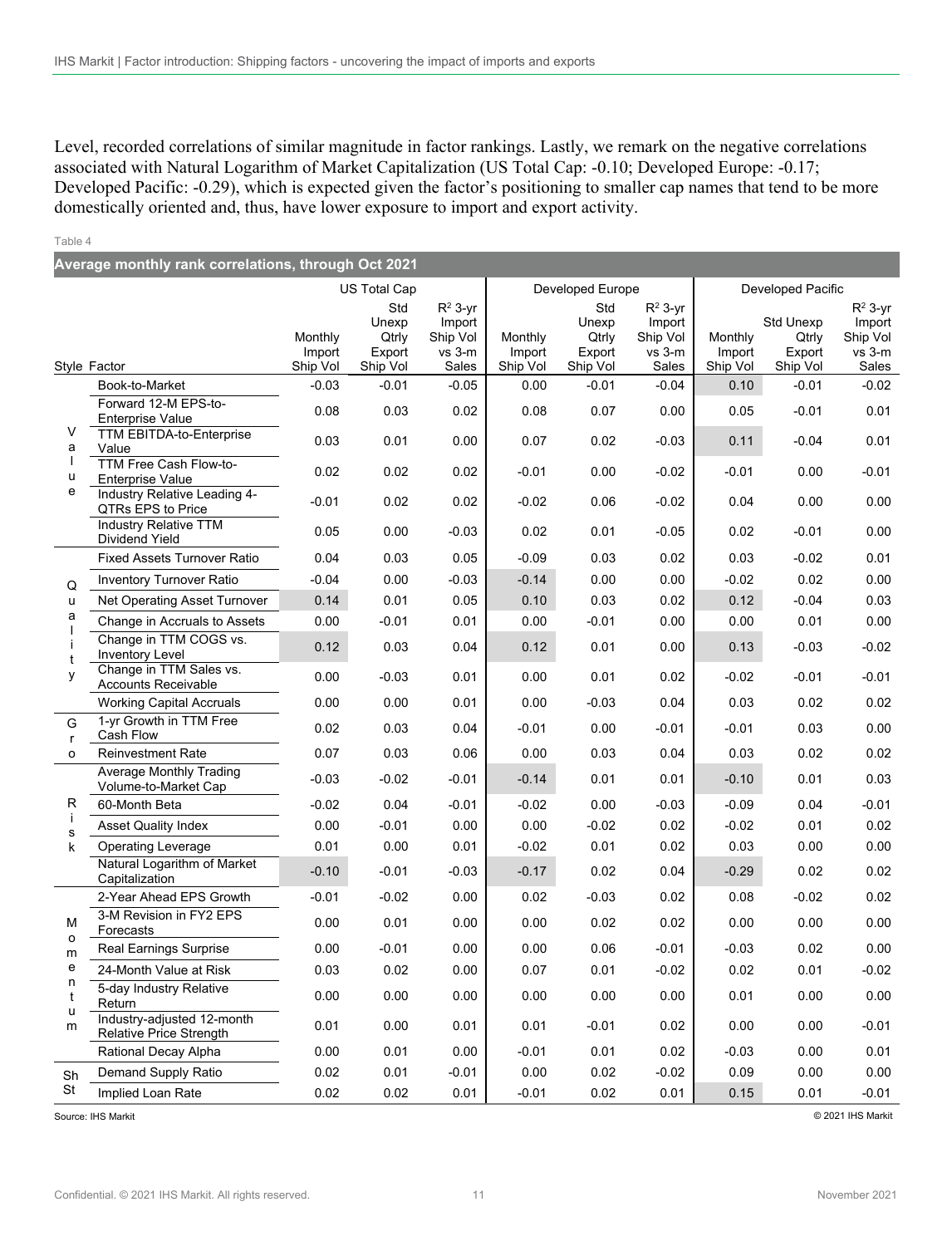# Single stock analysis

To further illustrate the value of the Bill of Lading data, we take a look at an example of how to use the data set to identify trends in shipping activity that is tied to revenues. For this illustration, we present quarterly time series of trailing 12-month (TTM) import shipping volume and revenues over a three-year period for Fox Factory Corp (Figure 7) to demonstrate the underlying data used to compute R-Sqr of 3-yr TTM Import Shipping Volume vs TTM Sales.

Fox Factory<sup>[1](#page-11-0)</sup> is a US based company that manufacturers and sells motor bikes, ATVs, snowmobiles and other specialty vehicles. During fiscal year 2020, 67% of their revenues came from the North America region. The company experienced a relatively steady increase in TTM import shipping volume from September 2018 through June 2021, though levels declined somewhat in early 2020. At the same time, revenues grew at a similar pace, with a slight decline in the June 2020 quarter.

The similar trend in import shipping volume and revenues is captured in the R-squared statistic which measures the percentage of variance in a dependent variable explained by the independent variable, and thus ranges between 0% and 100%. In this case, 84% of the variation in revenues is predicted by movements in import shipping volume, indicating a strong dependence between the two variables and resulting in a percentile rank of 6 (decile 1) in the US Total Cap universe as of 30 September 2021.



# Application

We round out the report with an application based on the relationship between sales and import data. Our strategy begins with R-Sqr of 3-yr TTM Import Shipping Volume vs TTM Sales and filters for stocks in the US Total Cap universe with a value of at least 0.5, in other words, stocks with a strong correlation between imports and sales over the same time period. We then create portfolios of stocks with positive and negative Industry Relative 1-month Change in TTM Import Shipping Volume. Thus, we focus on stocks which have exhibited a strong link between imports and sales

Confidential. © 2021 IHS Markit. All rights reserved. 12 November 2021 11 November 2021

<span id="page-11-0"></span><sup>1</sup> **<https://annualreport.stocklight.com/NASDAQ/FOXF/21680582.pdf>**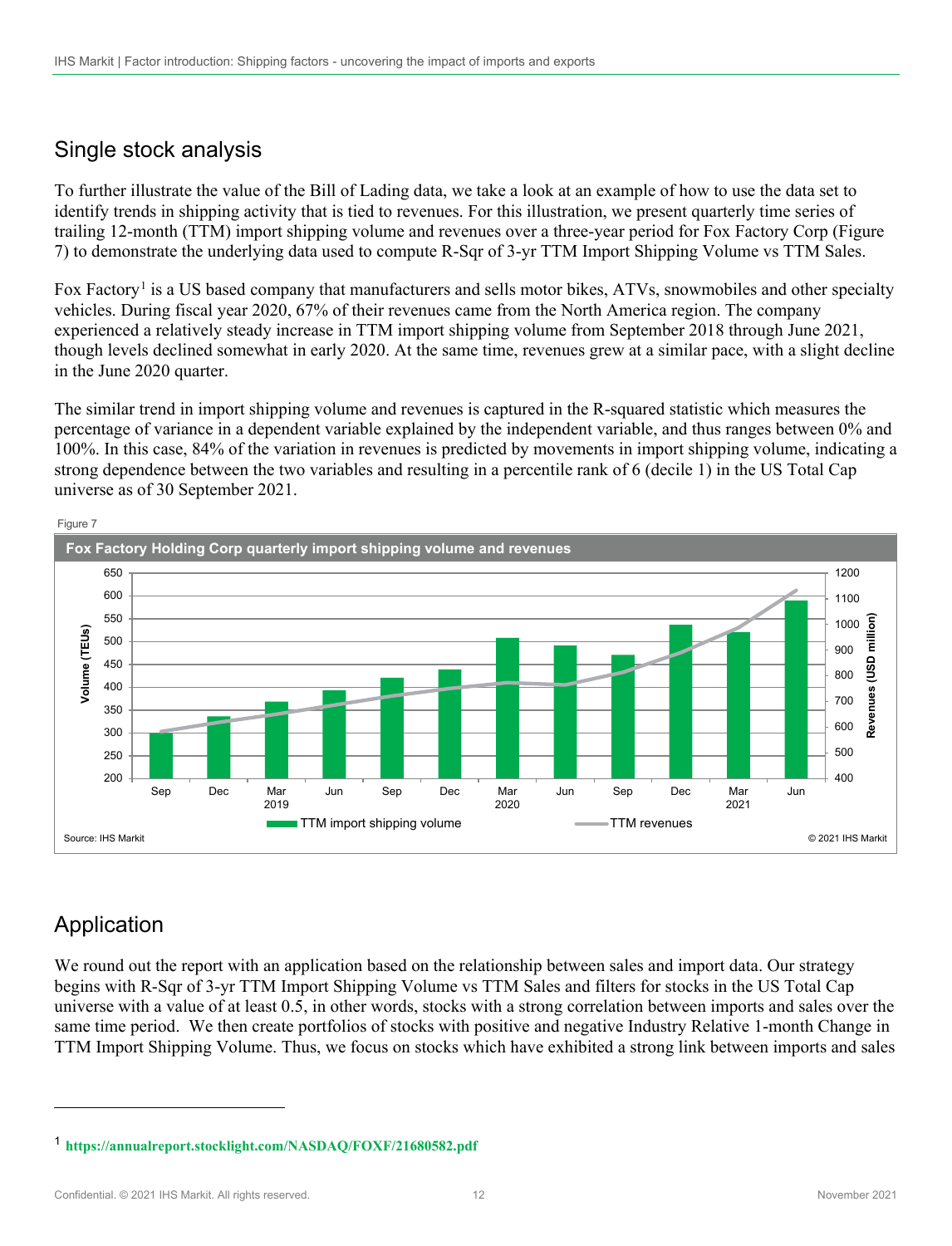and look for an improvement in price action for those with an increasing trend in imports relative to those with a decreasing or stable trend.

In Figure 8, we plot the cumulative returns for each portfolio and compare those results to the base case of stocks with R-Sqr of 3-yr TTM Import Shipping Volume vs TTM Sales >=0.5 and to the underlying group of stocks with Industry Relative 1-month Change in TTM Import Shipping Volume >0. Our results indeed point to the highest cumulative return of 473%, or 15.9% annualized, over the backtest period for the portfolio of stocks with a high r-squared and increasing imports. Furthermore, we find a spread of 1.9% annually over the alternate portfolio of stocks with decreasing imports, which also trailed both base portfolios.

In summary, our strategy provides an example demonstrating benefits from using our newly constructed R-Sqr of 3-yr TTM Import Shipping Volume vs TTM Sales factor to screen for stocks with improving trends in imports.



# Conclusion

While typically used by participants in the global shipping industry, Bill of Lading data from the IHS Markit Maritime & Trade division can also be used as a means to monitor shipping activity of companies to better understand shipping trends that may help identify unforeseen risks and opportunities. Using this proprietary data set sourced from US Customs and Border Protection's required disclosures and additional on-site data at major US shipping ports, we introduce 48 Shipping factors capturing shipping volume, shipping weight, shipping value and total shipments, along with measures of sector/industry relative shipping activities and the relationship of shipping levels to sales.

Focusing on factor performance, factors ranked relative to business group turned in the top average monthly decile spreads in the US Total Cap over the backtest period, including Sector Relative Monthly Import Shipping Volume (0.26%) and Industry Relative Monthly Export Shipping Volume (0.22%). Standardized Unexpected Quarterly Export Shipping Volume was the most successful signal in Developed Europe (0.14%) and Developed Pacific (0.51%), while, in Emerging Markets, two notable factors were Standardized Unexpected Quarterly Import Shipping Volume (0.54%) and R-Sqr of 3-yr TTM Export Shipping Volume vs TTM Sales (0.33%).

We also examine rank correlations of three representative Shipping factors - Monthly Import Shipping Volume, Standardized Unexpected Quarterly Export Shipping Volume and R-Sqr of 3-yr TTM Import Shipping Volume vs 3 month Ahead TTM Sales - with other style factors in our factor library. Correlations with our newly introduced factors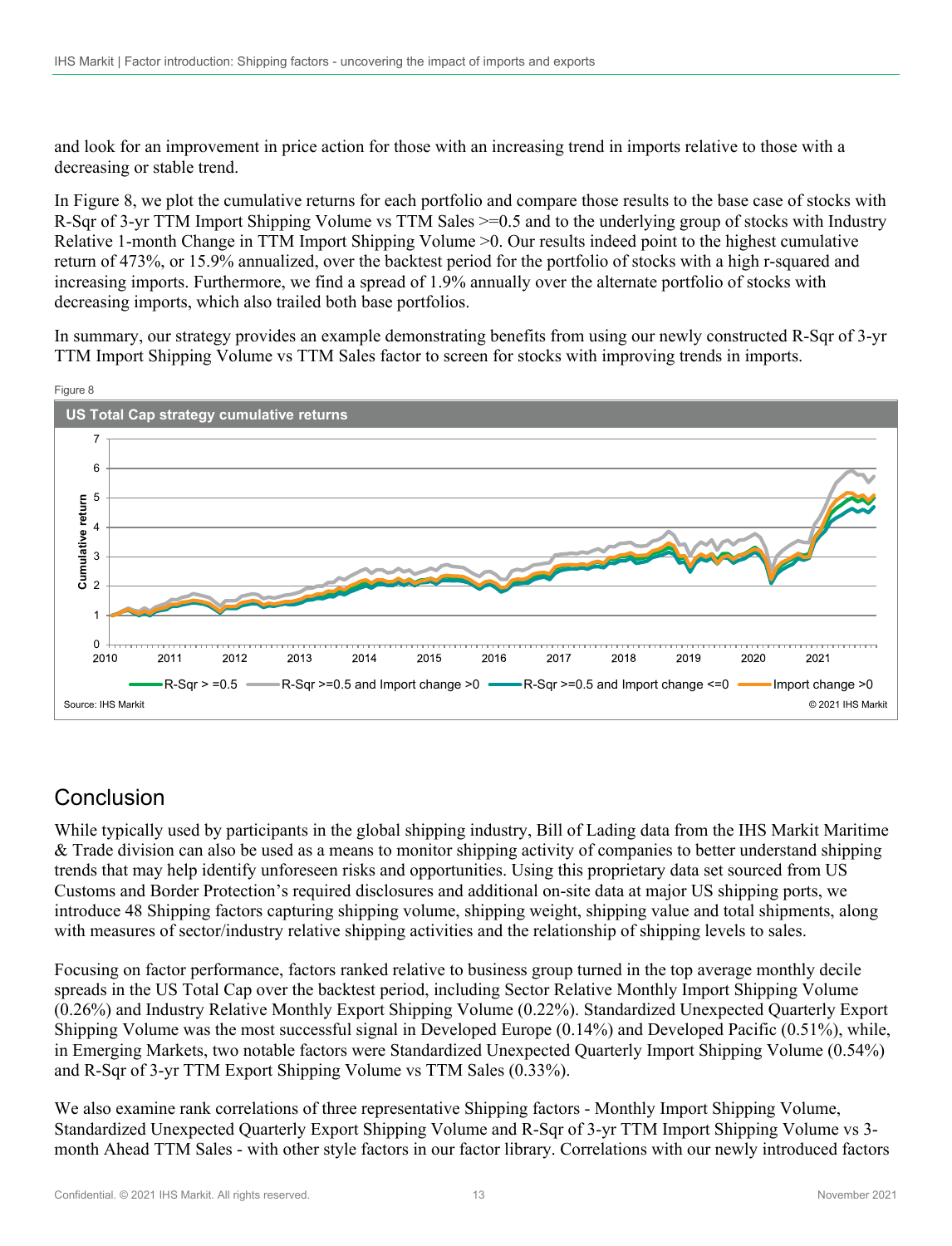were generally in the low single-digit range, demonstrating the uniqueness of the alternative data signals and a beneficial feature in many quantitative and fundamental settings.

Lastly, we provide an example of the application of R-Sqr of 3-yr TTM Import Shipping Volume vs TTM Sales to filter for stocks which have exhibited a strong relationship between sales and imports. We then create portfolios of stocks with an increasing trend in imports relative to those with a decreasing trend, based on Industry Relative 1-month Change in TTM Import Shipping Volume. Our results demonstrate an improvement in return of 1.9% annually for those stocks with increasing imports relative to those with a decline.

### Appendix

### **Factor definitions**

**1-month Change in TTM Export Shipping Volume** - 1-month change in trailing 12-month export shipping volume measured by twenty-foot equivalent units (TEUs), sorted in descending order, start date January 2008

**1-month Change in TTM Export Shipping Weight** - 1-month change in trailing 12-month export shipping weight measured by metric tons, sorted in descending order, start date January 2008

**1-month Change in TTM Import Shipping Volume** - 1-month change in trailing 12-month import shipping volume measured by twenty-foot equivalent units (TEUs), sorted in descending order, start date January 2008

**1-month Change in TTM Import Shipping Weight** - 1-month change in trailing 12-month import shipping weight measured by metric tons, sorted in descending order, start date January 2008

**Monthly Export Shipment** - 1-month aggregated export shipments, sorted in descending order, start date February 2007

**Monthly Export Shipping Value** - 1-month aggregated export shipping value estimated by the weight and average price of shipped goods, sorted in descending order, start date February 2007

**Monthly Export Shipping Volume** - 1-month aggregated export shipping volume measured by twenty-foot equivalent units (TEUs), sorted in descending order, start date February 2007

**Monthly Export Shipping Weight** - 1-month aggregated export shipping weight measured by metric tons, sorted in descending order, start date February 2007

**Monthly Import Shipment** - 1-month aggregated import shipments, sorted in descending order, start date January 2007

**Monthly Import Shipping Value** - 1-month aggregated import shipping value estimated by the weight and average price of shipped goods, sorted in descending order, start date January 2007

**Monthly Import Shipping Volume** - 1-month aggregated import shipping volume measured by twenty-foot equivalent units (TEUs), sorted in descending order, start date January 2007

**Monthly Import Shipping Weight** - 1-month aggregated import shipping weight measured by metric tons, sorted in descending order, start date January 2007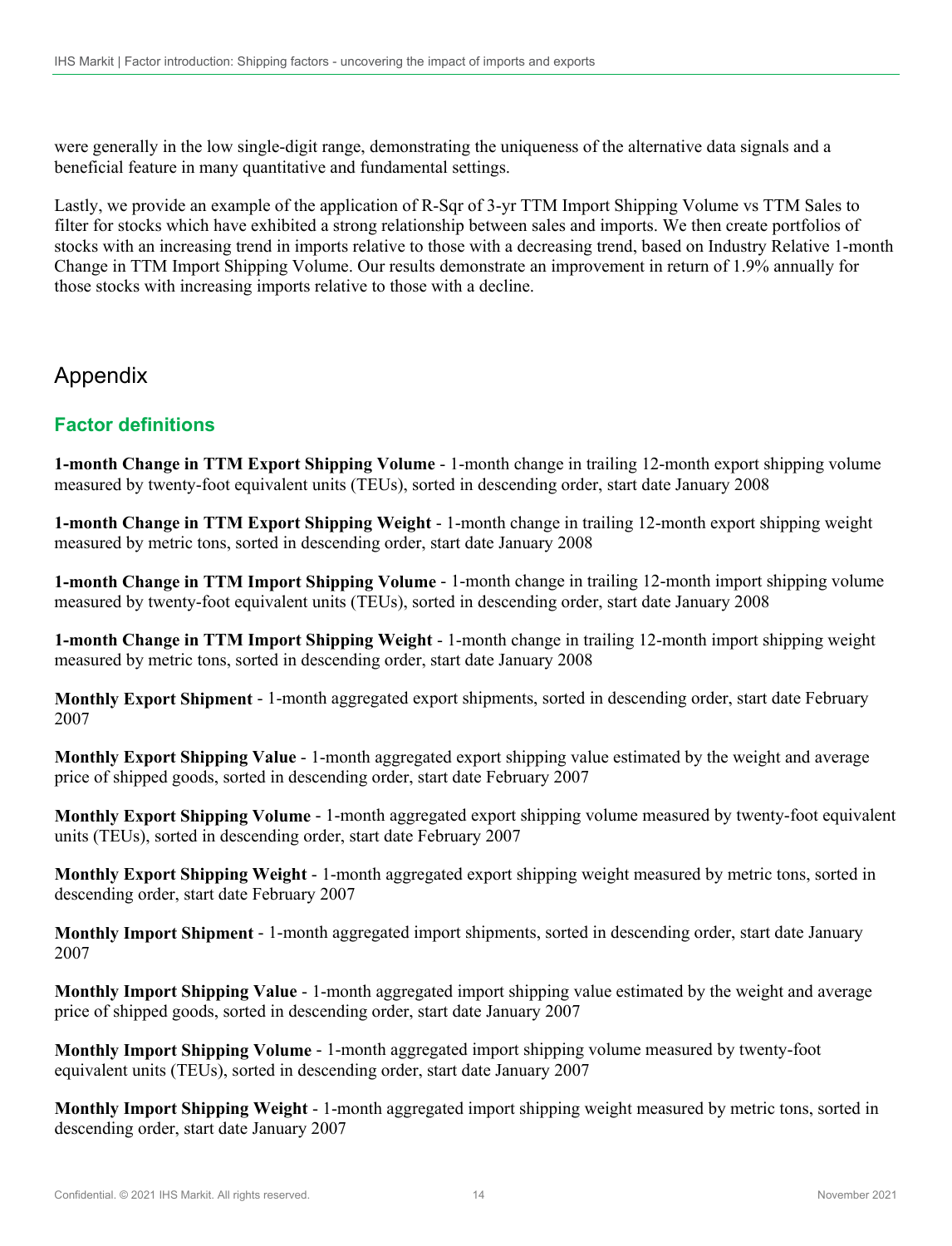**R-Sqr of 3-yr TTM Export Shipping Volume vs TTM Sales** - conditional square of the correlation between trailing 12-month export shipping volume measured by twenty-foot equivalent units (TEUs) and the trailing 12-month sales in the prior 12 quarters, sorted descending order, start date January 2010

**R-Sqr of 3-yr TTM Export Shipping Weight vs TTM Sales** - conditional square of the correlation between trailing 12-month export shipping weight measured by metric tons and the trailing 12-month sales in the prior 12 quarters, sorted descending order, start date January 2010

**R-Sqr of 3-yr TTM Import Shipping Volume vs TTM Sales** - conditional square of the correlation between trailing 12-month import shipping volume measured by twenty-foot equivalent units (TEUs) and the trailing 12-month sales in the prior 12 quarters, sorted descending order, start date January 2010

**R-Sqr of 3-yr TTM Import Shipping Weight vs TTM Sales** - conditional square of the correlation between trailing 12-month import shipping weight measured by metric tons and the trailing 12-month sales in the prior 12 quarters, sorted descending order, start date January 2010

**R-Sqr of 3-yr TTM Export Shipping Volume vs 3-month Ahead TTM Sales** - conditional square of the correlation between trailing 12-month export shipping volume measured by twenty-foot equivalent units (TEUs) and the 3-month ahead trailing 12-month sales in the prior 12 quarters, sorted descending order, start date April 2010

**R-Sqr of 3-yr TTM Export Shipping Weight vs 3-month Ahead TTM Sales** - conditional square of the correlation between trailing 12-month export shipping weight measured by metric tons and the 3-month ahead trailing 12-month sales in the prior 12 quarters, sorted descending order, start date April 2010

**R-Sqr of 3-yr TTM Import Shipping Volume vs 3-month Ahead TTM Sales** - conditional square of the correlation between trailing 12-month import shipping volume measured by twenty-foot equivalent units (TEUs) and the 3-month ahead trailing 12-month sales in the prior 12 quarters, sorted descending order, start date April 2010

**R-Sqr of 3-yr TTM Import Shipping Weight vs 3-month Ahead TTM Sales** - conditional square of the correlation between trailing 12-month import shipping weight measured by metric tons and the 3-month ahead trailing 12-month sales in the prior 12 quarters, sorted descending order, start date April 2010

**Standardized Unexpected Quarterly Export Shipping Volume** - 3-month aggregated export shipping volume measured by twenty-foot equivalent units (TEUs) minus that of 4 quarters ago, divided by the standard deviation of this difference over the preceding 8 quarters, sorted in descending order, start date December 2008

**Standardized Unexpected Quarterly Export Shipping Weight** - 3-month aggregate export shipping weight measured by metric tons minus that of 4 quarters ago, divided by the standard deviation of this difference over the preceding 8 quarters, sorted in descending order, start date December 2008

**Standardized Unexpected Quarterly Import Shipping Volume** - 3-month aggregated import shipping volume measured by twenty-foot equivalent units (TEUs) minus that of 4 quarters ago, divided by the standard deviation of this difference over the preceding 8 quarters, sorted in descending order, start date October 2008

**Standardized Unexpected Quarterly Import Shipping Weight** - 3-month aggregate import shipping weight measured by metric tons minus that of 4 quarters ago, divided by the standard deviation of this difference over the preceding 8 quarters, sorted in descending order, start date December 2008

**Industry Relative 1-month Change in TTM Export Shipping Volume** - 1-month change in trailing 12-month export shipping volume measured by twenty-foot equivalent units (TEUs) less the average of the changes of all companies in the same industry divided by the standard deviation of the changes of all companies in the same relative universe, sorted in descending order, start date January 2008

**Industry Relative 1-month Change in TTM Export Shipping Weight** - 1-month change in trailing 12-month export shipping weight measured by metric tons less the average of the changes of all companies in the same industry divided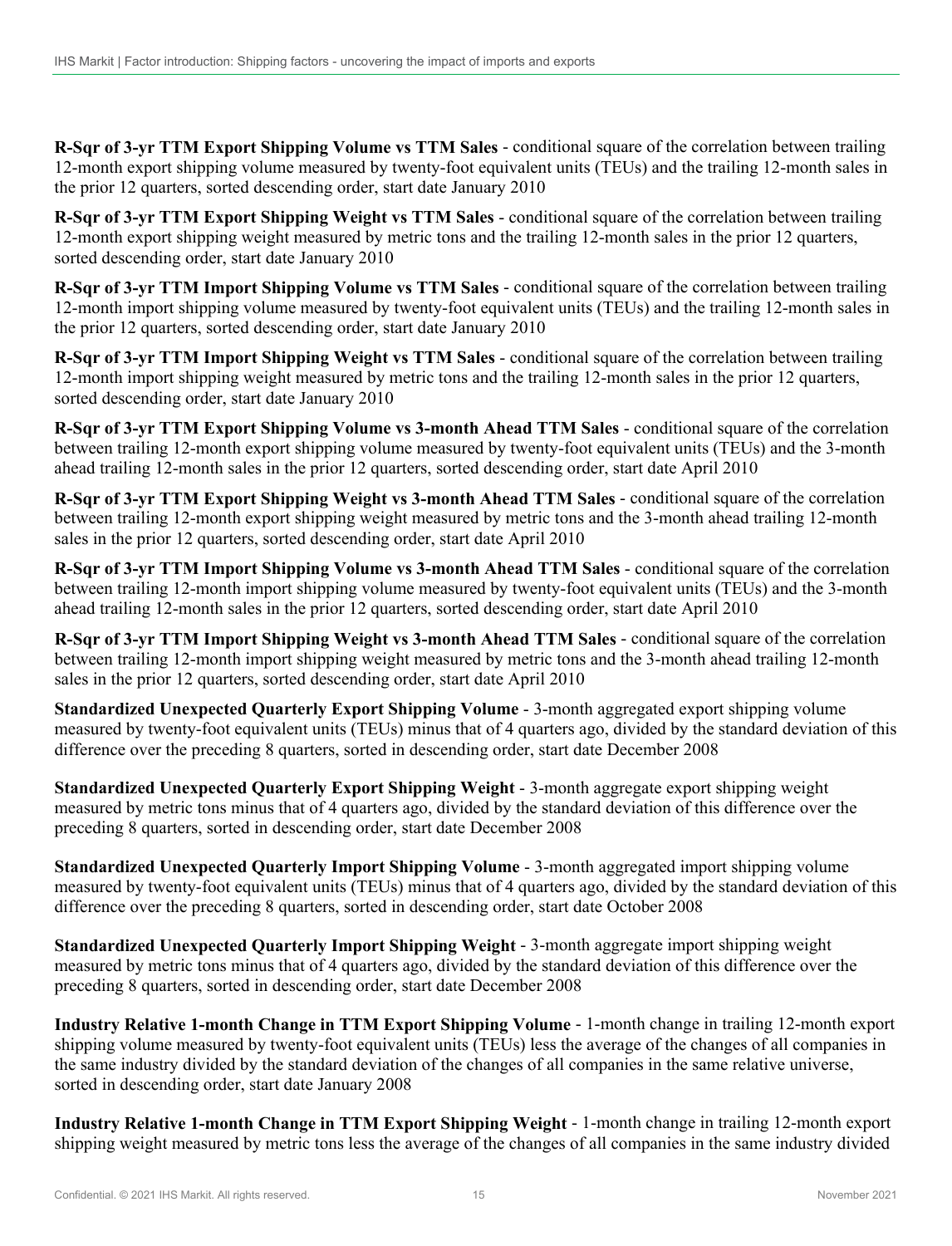by the standard deviation of the changes of all companies in the same relative universe, sorted in descending order, start date January 2008

**Industry Relative 1-month Change in TTM Import Shipping Volume** - 1-month change in trailing 12-month import shipping volume measured by twenty-foot equivalent units (TEUs) less the average of the changes of all companies in the same industry divided by the standard deviation of the changes of all companies in the same relative universe, sorted in descending order, start date January 2008

**Industry Relative 1-month Change in TTM Import Shipping Weight** - 1-month change in trailing 12-month import shipping weight measured by metric tons less the average of the changes of all companies in the same industry divided by the standard deviation of the changes of all companies in the same relative universe, sorted in descending order, start date January 2008

**Industry Relative Monthly Export Shipment** - 1-month aggregated export shipments less the average of the changes of all companies in the same industry divided by the standard deviation of the changes of all companies in the same relative universe, sorted in descending order, start date February 2007

**Industry Relative Monthly Export Shipping Value** - 1-month aggregated export shipping value estimated by the weight and average price of shipped goods less the average of the changes of all companies in the same industry divided by the standard deviation of the changes of all companies in the same relative universe, sorted in descending order, start date February 2007

**Industry Relative Monthly Export Shipping Volume** - 1-month aggregated export shipping volume measured by twenty-foot equivalent units (TEUs) less the average of the changes of all companies in the same industry divided by the standard deviation of the changes of all companies in the same relative universe, sorted in descending order, start date February 2007

**Industry Relative Monthly Export Shipping Weight** - 1-month aggregated export shipping weight measured by metric tons less the average of the changes of all companies in the same industry divided by the standard deviation of the changes of all companies in the same relative universe, sorted in descending order, start date February 2007

**Industry Relative Monthly Import Shipment** - 1-month aggregated import shipments less the average of the changes of all companies in the same industry divided by the standard deviation of the changes of all companies in the same relative universe, sorted in descending order, start date January 2007

**Industry Relative Monthly Import Shipping Value** - 1-month aggregated import shipping value estimated by the weight and average price of shipped goods less the average of the changes of all companies in the same industry divided by the standard deviation of the changes of all companies in the same relative universe, sorted in descending order, start date January 2007

**Industry Relative Monthly Import Shipping Volume** - 1-month aggregated import shipping volume measured by twenty-foot equivalent units (TEUs) less the average of the changes of all companies in the same industry divided by the standard deviation of the changes of all companies in the same relative universe, sorted in descending order, start date January 2007

**Industry Relative Monthly Import Shipping Weight** - 1-month aggregated import shipping weight measured by metric tons less the average of the changes of all companies in the same industry divided by the standard deviation of the changes of all companies in the same relative universe, sorted in descending order, start date January 2007

**Sector Relative 1-month Change in TTM Export Shipping Volume** - 1-month change in trailing 12-month export shipping volume measured by twenty-foot equivalent units (TEUs) less the average of the changes of all companies in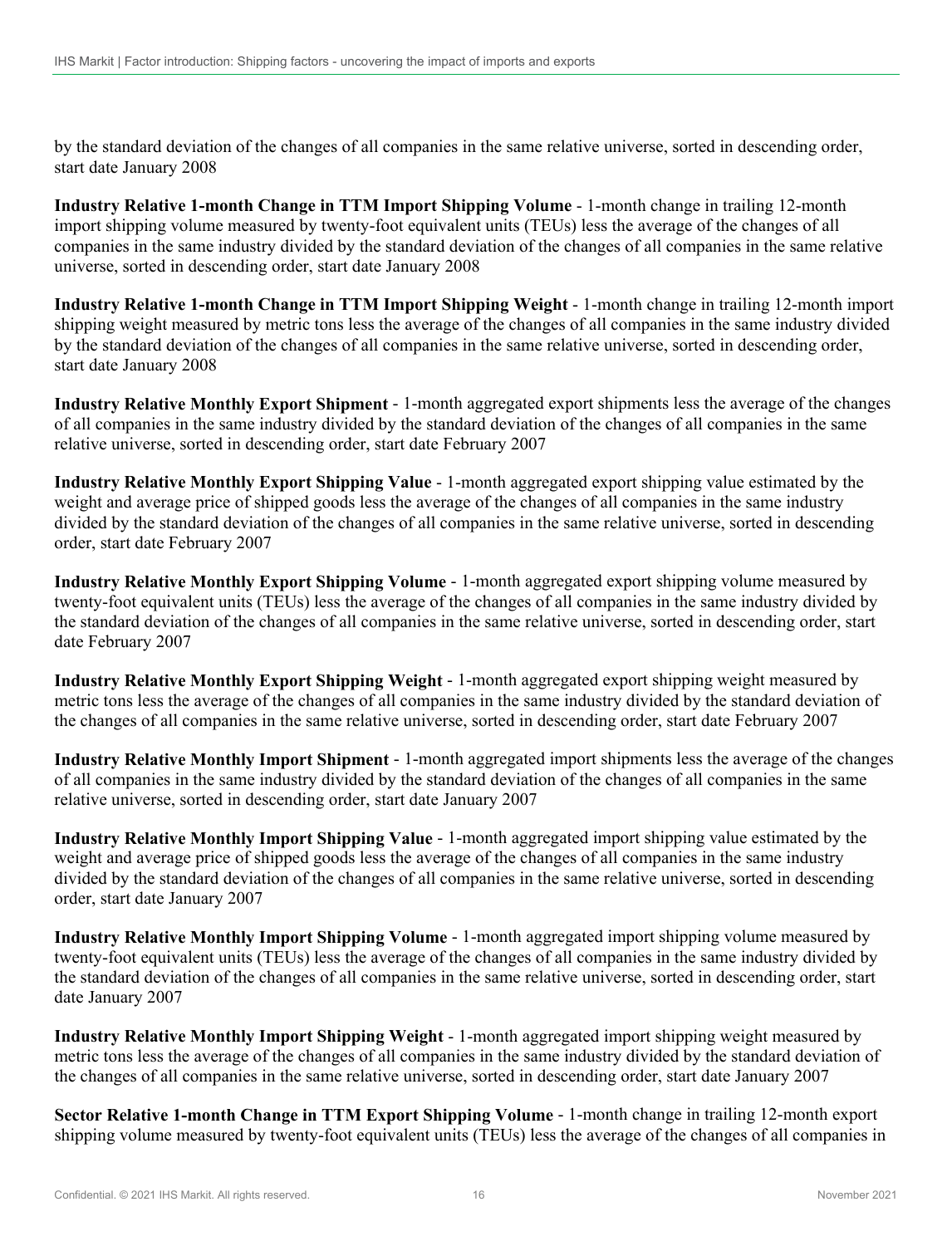the same sector divided by the standard deviation of the changes of all companies in the same relative universe, sorted in descending order, start date January 2008

**Sector Relative 1-month Change in TTM Export Shipping Weight** - 1-month change in trailing 12-month export shipping weight measured by metric tons less the average of the changes of all companies in the same sector divided by the standard deviation of the changes of all companies in the same relative universe, sorted in descending order, start date January 2008

**Sector Relative 1-month Change in TTM Import Shipping Volume** - 1-month change in trailing 12-month import shipping volume measured by twenty-foot equivalent units (TEUs) less the average of the changes of all companies in the same sector divided by the standard deviation of the changes of all companies in the same relative universe, sorted in descending order, start date January 2008

**Sector Relative 1-month Change in TTM Import Shipping Weight** - 1-month change in trailing 12-month import shipping weight measured by metric tons less the average of the changes of all companies in the same sector divided by the standard deviation of the changes of all companies in the same relative universe, sorted in descending order, start date January 2008

**Sector Relative Monthly Export Shipment** - 1-month aggregated export shipments less the average of the changes of all companies in the same sector divided by the standard deviation of the changes of all companies in the same relative universe, sorted in descending order, start date February 2007

**Sector Relative Monthly Export Shipping Value** - 1-month aggregated export shipping value estimated by the weight and average price of shipped goods less the average of the changes of all companies in the same sector divided by the standard deviation of the changes of all companies in the same relative universe, sorted in descending order, start date February 2007

**Sector Relative Monthly Export Shipping Volume** - 1-month aggregated export shipping volume measured by twenty-foot equivalent units (TEUs) less the average of the changes of all companies in the same sector divided by the standard deviation of the changes of all companies in the same relative universe, sorted in descending order, start date February 2007

**Sector Relative Monthly Export Shipping Weight** - 1-month aggregated export shipping weight measured by metric tons less the average of the changes of all companies in the same sector divided by the standard deviation of the changes of all companies in the same relative universe, sorted in descending order, start date February 2007

**Sector Relative Monthly Import Shipment** - 1-month aggregated import shipments less the average of the changes of all companies in the same sector divided by the standard deviation of the changes of all companies in the same relative universe, sorted in descending order, start date January 2007

**Sector Relative Monthly Import Shipping Value** - 1-month aggregated import shipping value estimated by the weight and average price of shipped goods less the average of the changes of all companies in the same sector divided by the standard deviation of the changes of all companies in the same relative universe, sorted in descending order, start date January 2007

**Sector Relative Monthly Import Shipping Volume** - 1-month aggregated import shipping volume measured by twenty-foot equivalent units (TEUs) less the average of the changes of all companies in the same sector divided by the standard deviation of the changes of all companies in the same relative universe, sorted in descending order, start date January 2007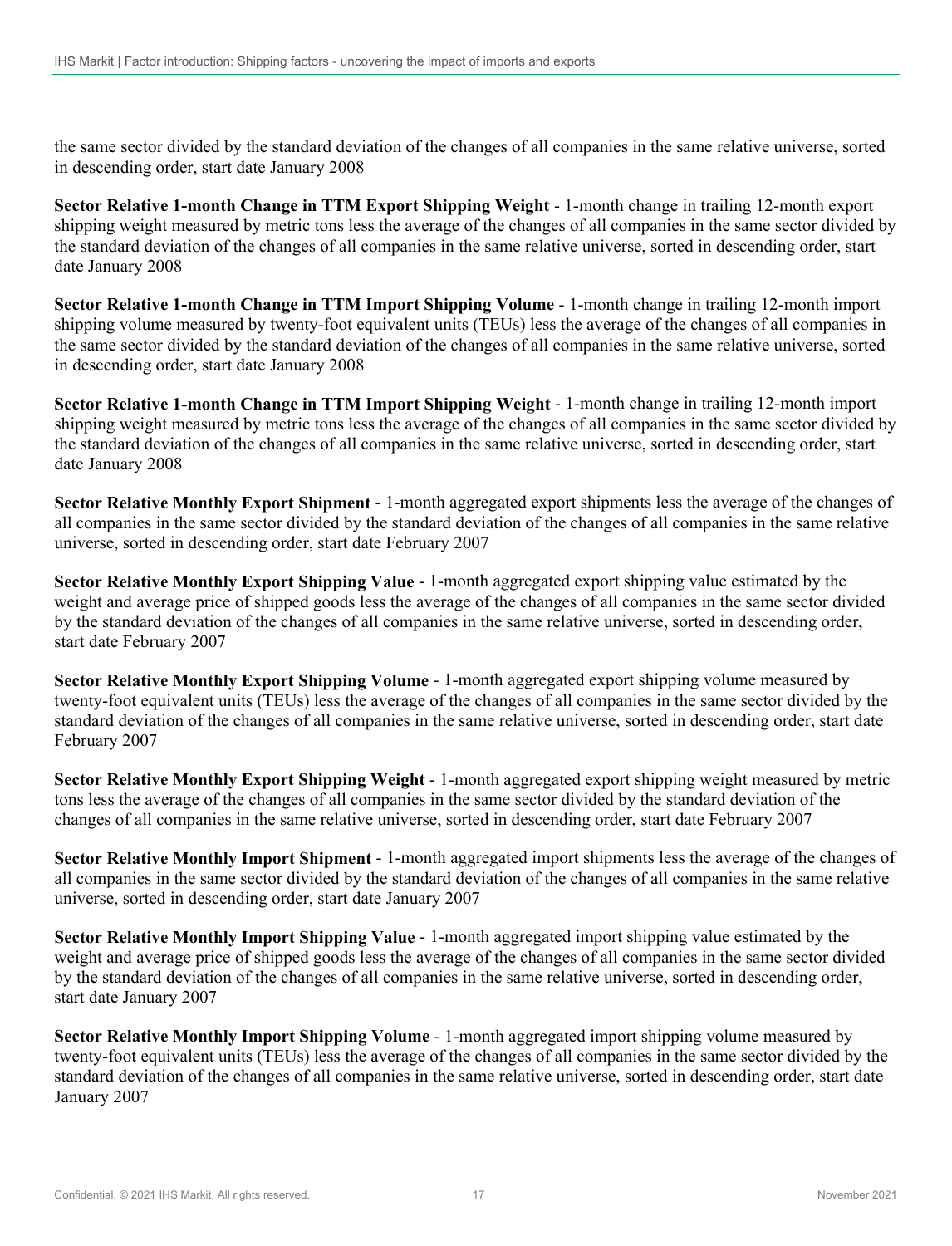**Sector Relative Monthly Import Shipping Weight** - 1-month aggregated import shipping weight measured by metric tons less the average of the changes of all companies in the same sector divided by the standard deviation of the changes of all companies in the same relative universe, sorted in descending order, start date January 2007

### **Figures and tables**

Figure A1



#### Figure A2

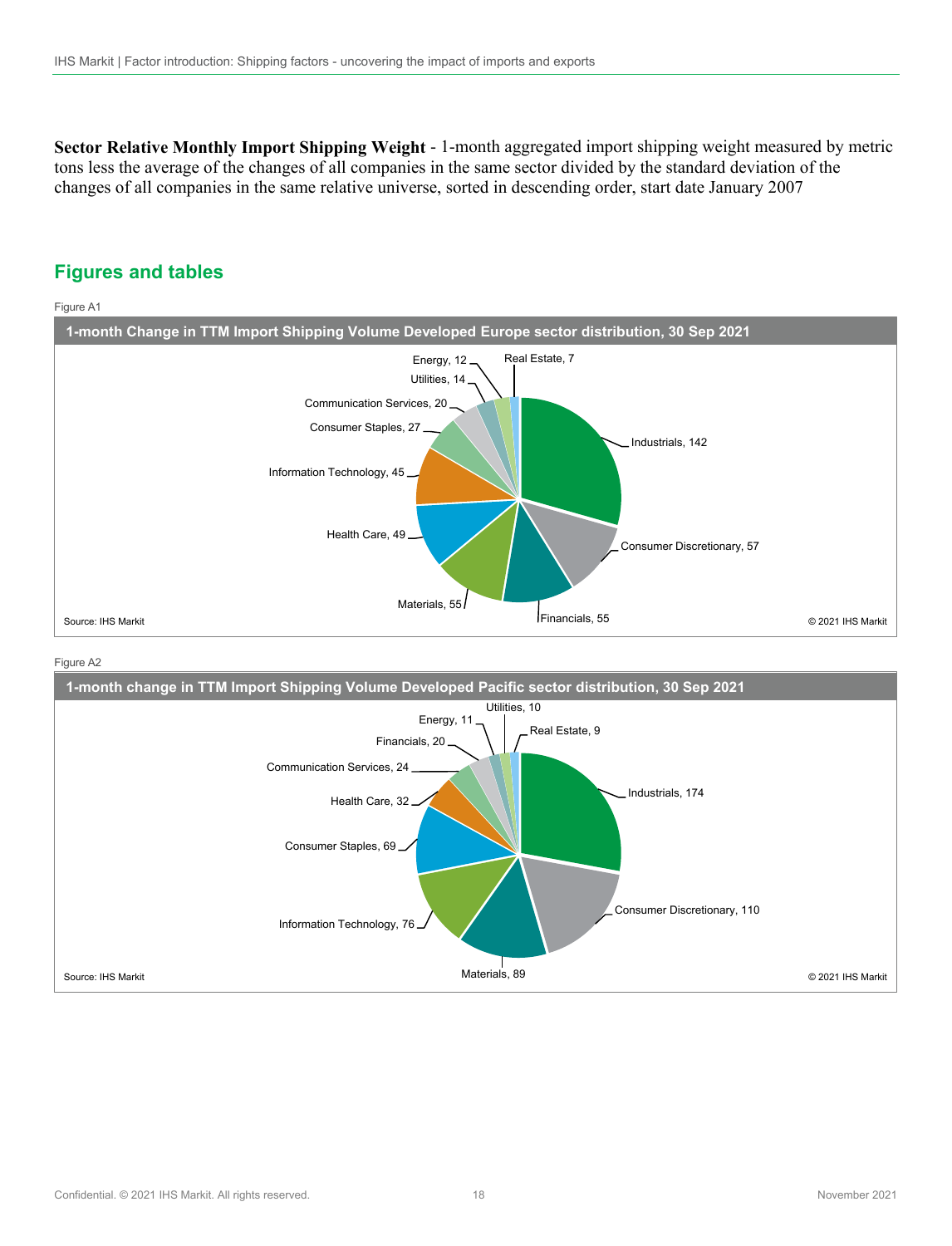

#### Figure A3

Table A1

| Fable A1                                                                 |                        |          |                        |          |                        |                   |                        |                                                |  |  |
|--------------------------------------------------------------------------|------------------------|----------|------------------------|----------|------------------------|-------------------|------------------------|------------------------------------------------|--|--|
| Developed Europe factor performance by sector, Jan 2007 - Oct 2021       |                        |          |                        |          |                        |                   |                        |                                                |  |  |
|                                                                          | <b>Industrials</b>     |          | <b>Basic Materials</b> |          |                        | <b>Technology</b> |                        | <b>Cyclical Goods &amp;</b><br><b>Services</b> |  |  |
| <b>Factor</b>                                                            | Quintile<br>spread (%) | IC       | Quintile<br>spread (%) | IC       | Quintile<br>spread (%) | IC                | Quintile<br>spread (%) | IC                                             |  |  |
| Monthly Import Shipping Volume                                           | $-0.32$                | $-0.012$ | $-0.64$                | $-0.019$ | $-0.28$                | $-0.003$          | 0.36                   | 0.006                                          |  |  |
| <b>Industry Relative Monthly Import Shipping</b><br>Volume               | $-0.17$                | $-0.010$ | $-0.72$                | $-0.019$ | $-0.69$                | 0.007             | $-0.09$                | $-0.005$                                       |  |  |
| 1-month Change in TTM Import Shipping<br>Volume                          | $-0.17$                | $-0.007$ | 0.02                   | $-0.002$ | $-0.17$                | $-0.003$          | $-0.52$                | $-0.010$                                       |  |  |
| Industry Relative 1-month Change in TTM<br>Import Shipping Volume        | 0.09                   | 0.009    | $-0.02$                | 0.002    | $-0.75$                | $-0.002$          | $-0.14$                | $-0.011$                                       |  |  |
| Standardized Unexpected Quarterly Import<br>Shipping Volume              | $-0.06$                | 0.001    | $-0.33$                | $-0.021$ | $-0.51$                | $-0.037$          | 0.21                   | 0.003                                          |  |  |
| R-Sqr of 3-yr TTM Import Shipping Volume vs<br><b>TTM Sales</b>          | $-0.28$                | $-0.010$ | 0.08                   | 0.017    | 0.61                   | 0.040             | 0.16                   | 0.028                                          |  |  |
| R-Sqr of 3-yr TTM Import Shipping Volume vs<br>3-month Ahead TTM Sales   | $-0.28$                | $-0.013$ | 0.23                   | 0.015    | 0.52                   | 0.031             | $-0.24$                | 0.005                                          |  |  |
| Monthly Export Shipping Volume                                           | 0.07                   | $-0.009$ | $-0.22$                | 0.006    | $-8.56$                | 0.074             | $-0.95$                | $-0.019$                                       |  |  |
| <b>Industry Relative Monthly Export Shipping</b><br>Volume               | 0.27                   | $-0.006$ | $-0.35$                | $-0.002$ | $-11.49$               | 0.103             | $-0.01$                | $-0.008$                                       |  |  |
| 1-month Change in TTM Export Shipping<br>Volume                          | 0.04                   | 0.005    | $-0.20$                | $-0.025$ | $-0.75$                | $-0.045$          | $-0.48$                | 0.001                                          |  |  |
| Industry Relative 1-month Change in TTM<br><b>Export Shipping Volume</b> | 0.13                   | 0.002    | $-0.16$                | $-0.025$ | $-0.01$                | 0.036             | $-0.37$                | 0.001                                          |  |  |
| Standardized Unexpected Quarterly Export<br>Shipping Volume              | 0.56                   | 0.022    | $-0.97$                | $-0.030$ | --                     | 0.237             | 0.54                   | 0.005                                          |  |  |
| R-Sqr of 3-yr TTM Export Shipping Volume vs<br>TTM Sales                 | 0.19                   | 0.008    | 0.08                   | 0.004    | $-1.42$                | 0.003             | 0.06                   | 0.013                                          |  |  |
| R-Sqr of 3-yr TTM Export Shipping Volume vs<br>3-month Ahead TTM Sales   | $-0.04$                | 0.001    | $-0.09$                | $-0.005$ | $-1.40$                | $-0.085$          | 0.14                   | $-0.003$                                       |  |  |

Source: IHS Markit © 2021 IHS Markit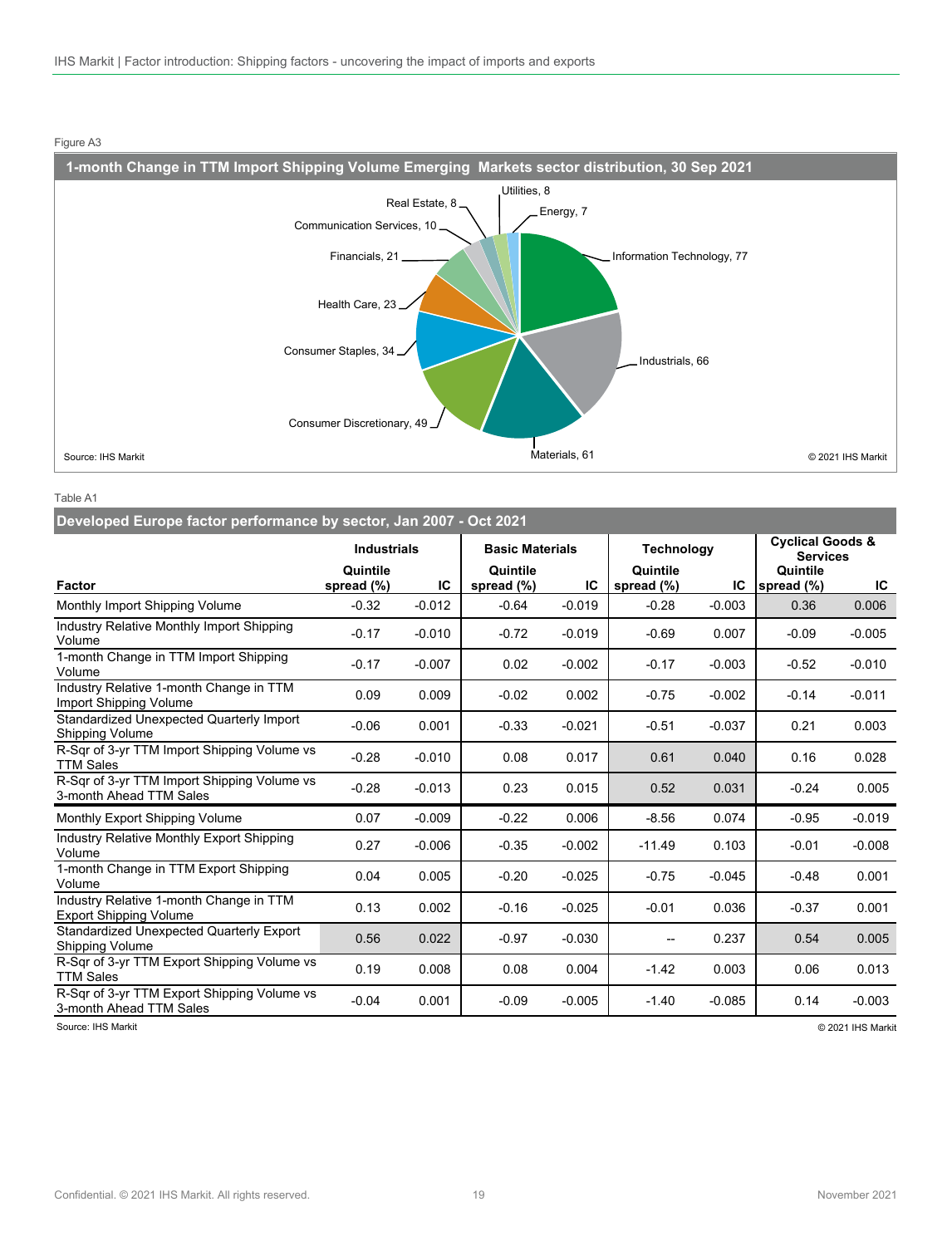Table A2

| Developed Pacific factor performance by sector, Jan 2007 - Oct 2021      |                        |          |                        |          |                        |          |                                                |          |
|--------------------------------------------------------------------------|------------------------|----------|------------------------|----------|------------------------|----------|------------------------------------------------|----------|
|                                                                          | <b>Industrials</b>     |          | <b>Basic Materials</b> |          | <b>Technology</b>      |          | <b>Cyclical Goods &amp;</b><br><b>Services</b> |          |
| Factor                                                                   | Quintile<br>spread (%) | IC       | Quintile<br>spread (%) | IС       | Quintile<br>spread (%) | IC       | Quintile<br>spread (%)                         | IC       |
| Monthly Import Shipping Volume                                           | $-0.08$                | 0.000    | $-0.30$                | $-0.005$ | 0.37                   | $-0.004$ | $-0.21$                                        | $-0.005$ |
| Industry Relative Monthly Import Shipping<br>Volume                      | $-0.19$                | $-0.007$ | $-0.38$                | $-0.011$ | $-0.20$                | $-0.008$ | 0.24                                           | 0.003    |
| 1-month Change in TTM Import Shipping<br>Volume                          | $-0.25$                | $-0.010$ | $-0.37$                | $-0.011$ | $-0.65$                | $-0.009$ | $-0.38$                                        | $-0.012$ |
| Industry Relative 1-month Change in TTM<br>Import Shipping Volume        | 0.01                   | $-0.002$ | $-0.32$                | $-0.010$ | $-0.49$                | $-0.020$ | 0.04                                           | $-0.007$ |
| Standardized Unexpected Quarterly Import<br>Shipping Volume              | $-0.06$                | $-0.013$ | $-0.37$                | $-0.014$ | 0.28                   | $-0.016$ | $-0.06$                                        | 0.000    |
| R-Sqr of 3-yr TTM Import Shipping Volume vs<br><b>TTM Sales</b>          | 0.01                   | $-0.002$ | 0.08                   | 0.007    | 0.25                   | $-0.009$ | 0.06                                           | $-0.005$ |
| R-Sqr of 3-yr TTM Import Shipping Volume vs<br>3-month Ahead TTM Sales   | 0.17                   | $-0.002$ | $-0.10$                | 0.006    | $-0.34$                | $-0.017$ | 0.21                                           | 0.006    |
| Monthly Export Shipping Volume                                           | 0.30                   | 0.009    | $-0.26$                | 0.009    | 0.60                   | 0.010    | 0.05                                           | $-0.017$ |
| <b>Industry Relative Monthly Export Shipping</b><br>Volume               | 0.12                   | 0.014    | $-0.09$                | 0.026    | 0.99                   | 0.014    | $-0.30$                                        | $-0.009$ |
| 1-month Change in TTM Export Shipping<br>Volume                          | 0.01                   | $-0.007$ | $-0.51$                | $-0.015$ | $-0.10$                | 0.002    | $-0.16$                                        | $-0.003$ |
| Industry Relative 1-month Change in TTM<br><b>Export Shipping Volume</b> | $-0.07$                | $-0.010$ | $-0.55$                | $-0.019$ | 0.22                   | 0.015    | $-0.07$                                        | $-0.008$ |
| Standardized Unexpected Quarterly Export<br><b>Shipping Volume</b>       | 0.53                   | 0.019    | 0.44                   | 0.018    | 0.58                   | 0.009    | 0.01                                           | 0.007    |
| R-Sqr of 3-yr TTM Export Shipping Volume vs<br><b>TTM Sales</b>          | $-0.09$                | $-0.016$ | 0.12                   | 0.024    | $-0.13$                | $-0.020$ | 0.41                                           | 0.018    |
| R-Sqr of 3-yr TTM Export Shipping Volume vs<br>3-month Ahead TTM Sales   | 0.08                   | $-0.004$ | $-0.35$                | 0.008    | $-0.79$                | $-0.023$ | 0.14                                           | 0.014    |

Source: IHS Markit © 2021 IHS Markit